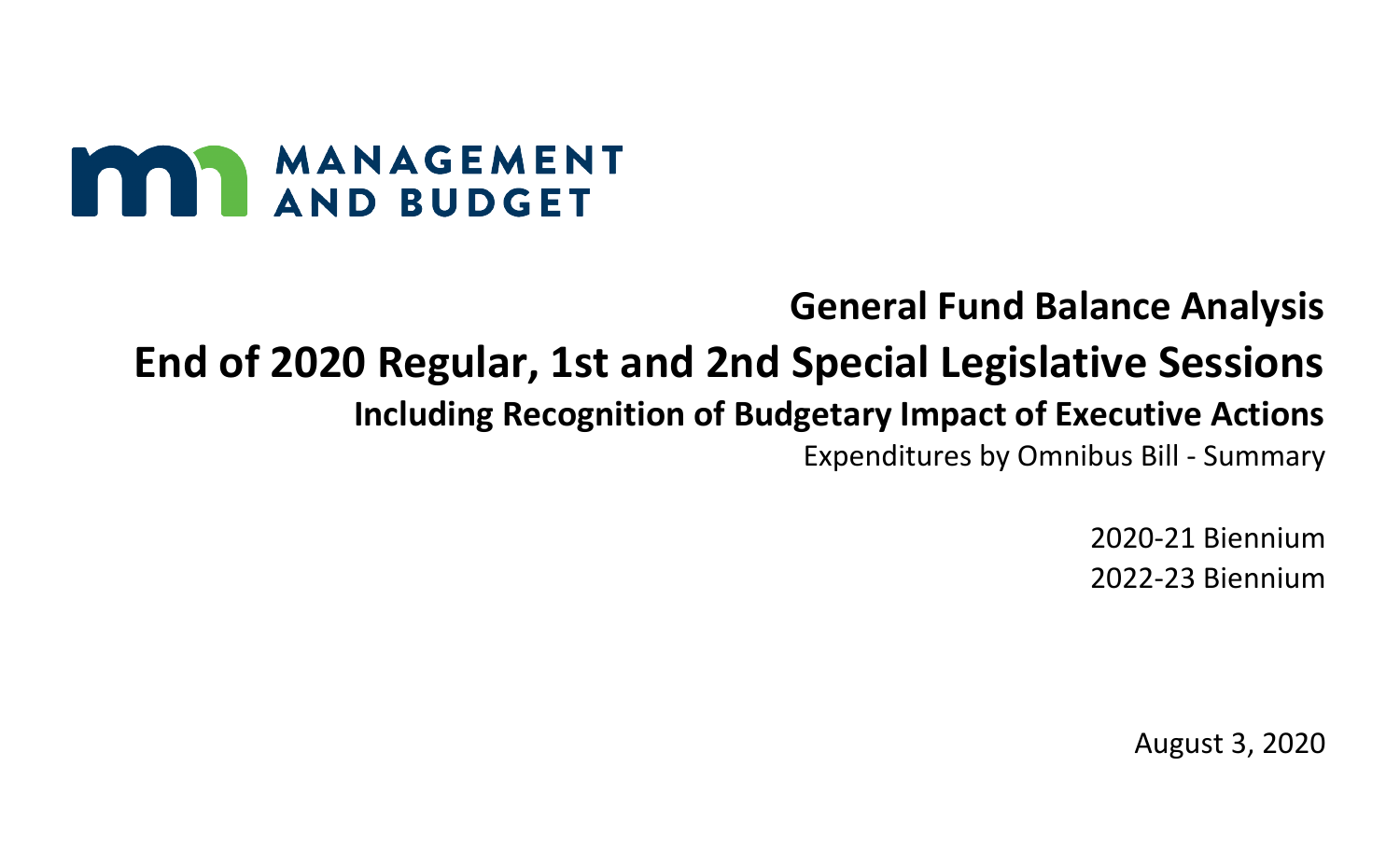#### Table of Contents

|                                           | Page           |
|-------------------------------------------|----------------|
| Summary of Resources and Expenditures     | 1              |
| Revenues/Resources                        |                |
| Non-Dedicated                             | $\overline{2}$ |
| Dedicated                                 | 3              |
| <b>Transfers From Other Funds</b>         | 3              |
| Prior Year Adjustments                    | 3              |
| Expenditures/Uses                         |                |
| E-12 Education                            | 3              |
| <b>Higher Education</b>                   | 4              |
| <b>Property Tax Aids &amp; Credits</b>    | 5              |
| <b>Health &amp; Human Services</b>        | 7              |
| Public Safety & Judiciary                 | 7              |
| Transportation                            | 8              |
| Environment                               | 8              |
| <b>Agriculture &amp; Housing</b>          | 8              |
| Jobs, Economic Development & Commerce     | 8              |
| <b>State Government &amp; Veterans</b>    | 9              |
| Debt Service                              | 10             |
| Capital Projects & Grants                 | 10             |
| <b>Cancellation Estimates</b>             | 11             |
| Reserves & Appropriations Carried Forward | 11             |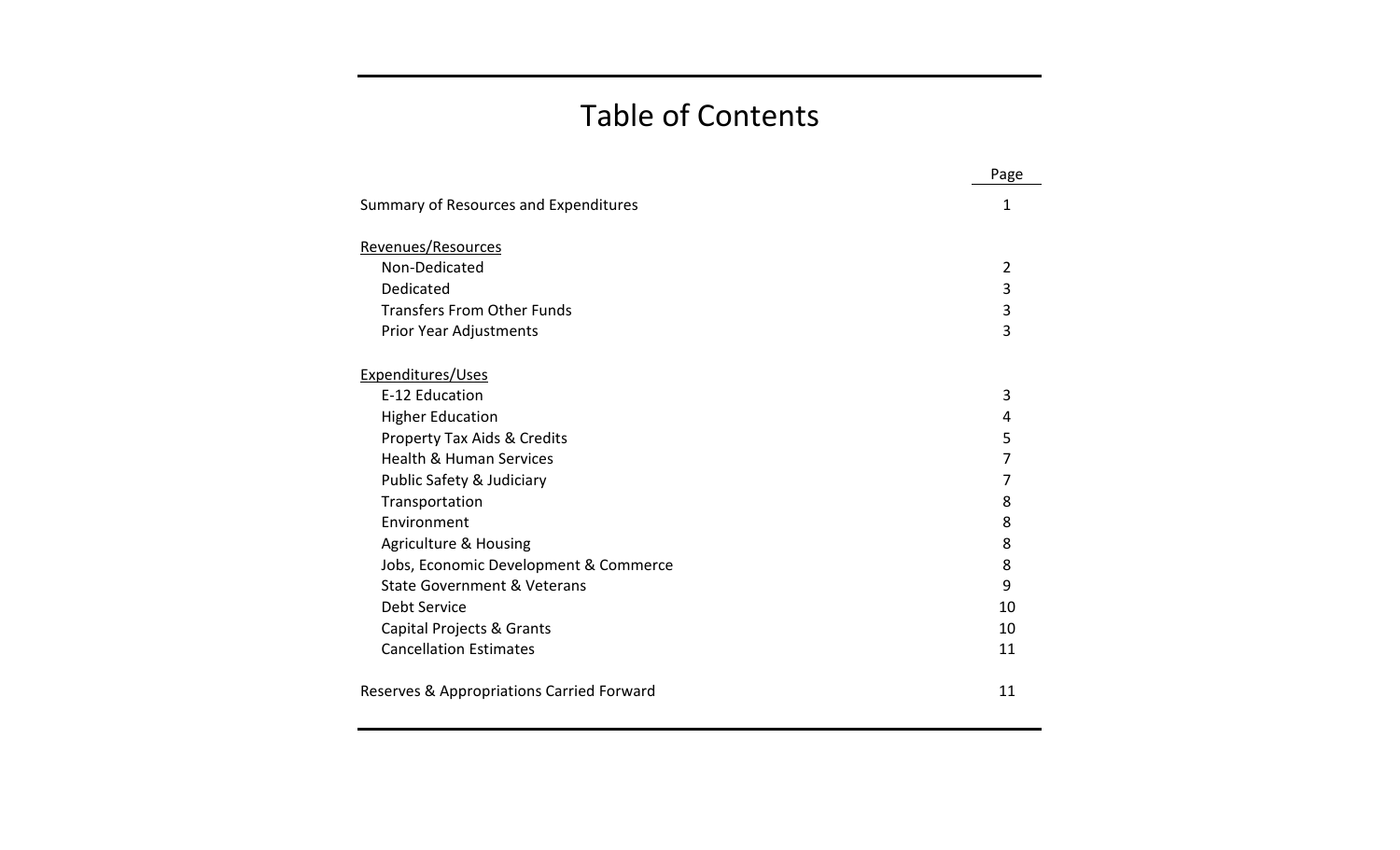| <b>General Fund - Fund Balance Analysis</b> | <b>May Proj</b> | May Proj     | <b>EOS/Exec. Action</b> | <b>EOS/Exec. Action</b> | <b>EOS/Exec. Action</b> | <b>Enacted vs May</b> | <b>EOS/Exec. Action</b> | <b>EOS/Exec. Action</b> | <b>EOS/Exec. Action</b> | <b>Enacted vs May</b> |
|---------------------------------------------|-----------------|--------------|-------------------------|-------------------------|-------------------------|-----------------------|-------------------------|-------------------------|-------------------------|-----------------------|
| (\$ in Thousands)                           | FY 2020-21      | FY 2022-23   | FY 2020                 | FY 2021                 | FY 2020-21              | FY 2020-21            | FY 2022                 | FY 2023                 | FY 2022-23              | FY 2022-23            |
| <b>General Fund Summary</b>                 |                 |              |                         |                         |                         |                       |                         |                         |                         |                       |
| <b>Actual &amp; Estimated Resources</b>     |                 |              |                         |                         |                         |                       |                         |                         |                         |                       |
| <b>Balance Forward From Prior Year</b>      | 3,971,359       | 349,318      | 3,971,359               | 2,910,781               | 3,971,359               |                       | 450,869                 | $-2,136,208$            | 450,869                 | 101,551               |
| <b>Current Resources:</b>                   |                 |              |                         |                         |                         |                       |                         |                         |                         |                       |
| <b>Tax Revenues</b>                         | 43,158,324      | 44,999,075   | 22,180,466              | 20,977,858              | 43,158,324              |                       | 22,023,119              | 22,975,956              | 44,999,075              |                       |
| Non-Tax Revenues                            | 1,463,396       | 1,390,025    | 766,866                 | 715,139                 | 1,482,005               | 18,609                | 699,015                 | 690,989                 | 1,390,004               | $-21$                 |
| Subtotal Non-Dedicated Revenues             | 44,621,720      | 46,389,100   | 22,947,332              | 21,692,997              | 44,640,329              | 18,609                | 22,722,134              | 23,666,945              | 46,389,079              | $-21$                 |
| Transfers From Other Funds                  | 455,986         | 183,460      | 155,936                 | 300,050                 | 455,986                 |                       | 152,689                 | 30,771                  | 183,460                 | 0                     |
| Prior Year Adjustments                      | 63,645          | 74,486       | 26,660                  | 36,985                  | 63,645                  |                       | 37,243                  | 37,243                  | 74,486                  | 0                     |
| Subtotal Other Revenue                      | 519,631         | 257,946      | 182,596                 | 337,035                 | 519,631                 |                       | 189,932                 | 68,014                  | 257,946                 | 0                     |
| <b>New Legislation Revenues</b>             |                 |              | $-342$                  | 330                     | $-12$                   | $-12$                 | $-11$                   | $-10$                   | $-21$                   | $-21$                 |
| <b>Subtotal Current Resources</b>           | 45,141,351      | 46,647,046   | 23,129,928              | 22,030,032              | 45,159,960              | 18,609                | 22,912,066              | 23,734,959              | 46,647,025              | $-21$                 |
| <b>Total Resources Available</b>            | 49,112,710      | 46,996,364   | 27,101,287              | 24,940,813              | 49,131,319              | 18,609                | 23,362,935              | 21,598,751              | 47,097,894              | 101,530               |
| <b>Actual &amp; Estimated Expenditures</b>  |                 |              |                         |                         |                         |                       |                         |                         |                         |                       |
| E-12 Education                              | 19,998,881      | 20,744,714   | 9,853,360               | 10,145,303              | 19,998,663              | $-218$                | 10,295,653              | 10,449,276              | 20,744,929              | 215                   |
| <b>Higher Education</b>                     | 3,406,152       | 3,406,128    | 1,698,853               | 1,707,299               | 3,406,152               |                       | 1,703,064               | 1,703,064               | 3,406,128               |                       |
| Property Tax Aids & Credits                 | 3,883,178       | 4,170,233    | 1,872,901               | 2,010,277               | 3,883,178               |                       | 2,070,142               | 2,100,091               | 4,170,233               |                       |
| Health & Human Services                     | 14,814,403      | 16,710,282   | 7,262,133               | 7,459,437               | 14,721,570              | $-92,833$             | 8,250,432               | 8,469,997               | 16,720,429              | 10,147                |
| Public Safety & Judiciary                   | 2,543,942       | 2,516,434    | 1,284,418               | 1,266,661               | 2,551,079               | 7,137                 | 1,267,027               | 1,269,537               | 2,536,564               | 20,130                |
| Transportation                              | 348,637         | 246,996      | 210,447                 | 138,190                 | 348,637                 |                       | 123,718                 | 123,278                 | 246,996                 | 0                     |
| Environment                                 | 342,180         | 332,276      | 174,898                 | 167,282                 | 342,180                 |                       | 166,177                 | 166,099                 | 332,276                 |                       |
| Agriculture & Housing                       | 248,959         | 242,842      | 128,833                 | 120,126                 | 248,959                 |                       | 121,421                 | 121,421                 | 242,842                 |                       |
| Jobs, Economic Development & Commerce       | 382,264         | 328,988      | 211,867                 | 170,517                 | 382,384                 | 120                   | 162,918                 | 166,164                 | 329,082                 | 94                    |
| State Government & Veterans                 | 1,412,841       | 1,172,237    | 827,681                 | 588,012                 | 1,415,693               | 2,852                 | 584,975                 | 587,238                 | 1,172,213               | $-24$                 |
| Debt Service                                | 1,130,051       | 1,204,966    | 540,081                 | 589,970                 | 1,130,051               |                       | 610,195                 | 594,771                 | 1,204,966               | $\Omega$              |
| Capital Projects & Grants                   | 271,904         | 304,110      | 130,034                 | 141,870                 | 271,904                 |                       | 148,421                 | 155,689                 | 304,110                 |                       |
| <b>Cancellation Estimates</b>               | $-20,000$       | $-20,000$    | $-5,000$                | $-15,000$               | $-20,000$               |                       | $-5,000$                | $-15,000$               | $-20,000$               |                       |
| Subtotal by Appropriation Bill              | 48,763,392      | 51,360,206   | 24,190,506              | 24,489,944              | 48,680,450              | $-82,942$             | 25,499,143              | 25,891,625              | 51,390,768              | 30,562                |
| <b>Total Expenditures &amp; Transfers</b>   | 48,763,392      | 51,360,206   | 24,190,506              | 24,489,944              | 48,680,450              | $-82,942$             | 25,499,143              | 25,891,625              | 51,390,768              | 30,562                |
| <b>Balance Before Reserves</b>              | 349,318         | $-4,363,842$ | 2,910,781               | 450,869                 | 450,869                 | 101,551               | $-2,136,208$            | $-4,292,874$            | $-4,292,874$            | 70,968                |
| Cash Flow Account                           | 350,000         | 350,000      | 350,000                 | 350,000                 | 350,000                 |                       | 350,000                 | 350,000                 | 350,000                 | 0                     |
| <b>Budget Reserve</b>                       | 2,358,698       | 1,867,329    | 2,358,698               | 2,377,319               | 2,377,319               | 18,621                | 1,885,950               | 1,885,950               | 1,885,950               | 18,621                |
| <b>Stadium Reserve</b>                      | 66,255          | 100,942      | 56,052                  | 66,255                  | 66,255                  |                       | 80,827                  | 100,942                 | 100,942                 | 0                     |
| <b>Budgetary Balance</b>                    | $-2,425,635$    | $-6,682,113$ | 146,031                 | $-2,342,705$            | $-2,342,705$            | 82,930                | $-4,452,985$            | $-6,629,766$            | $-6,629,766$            | 52,347                |

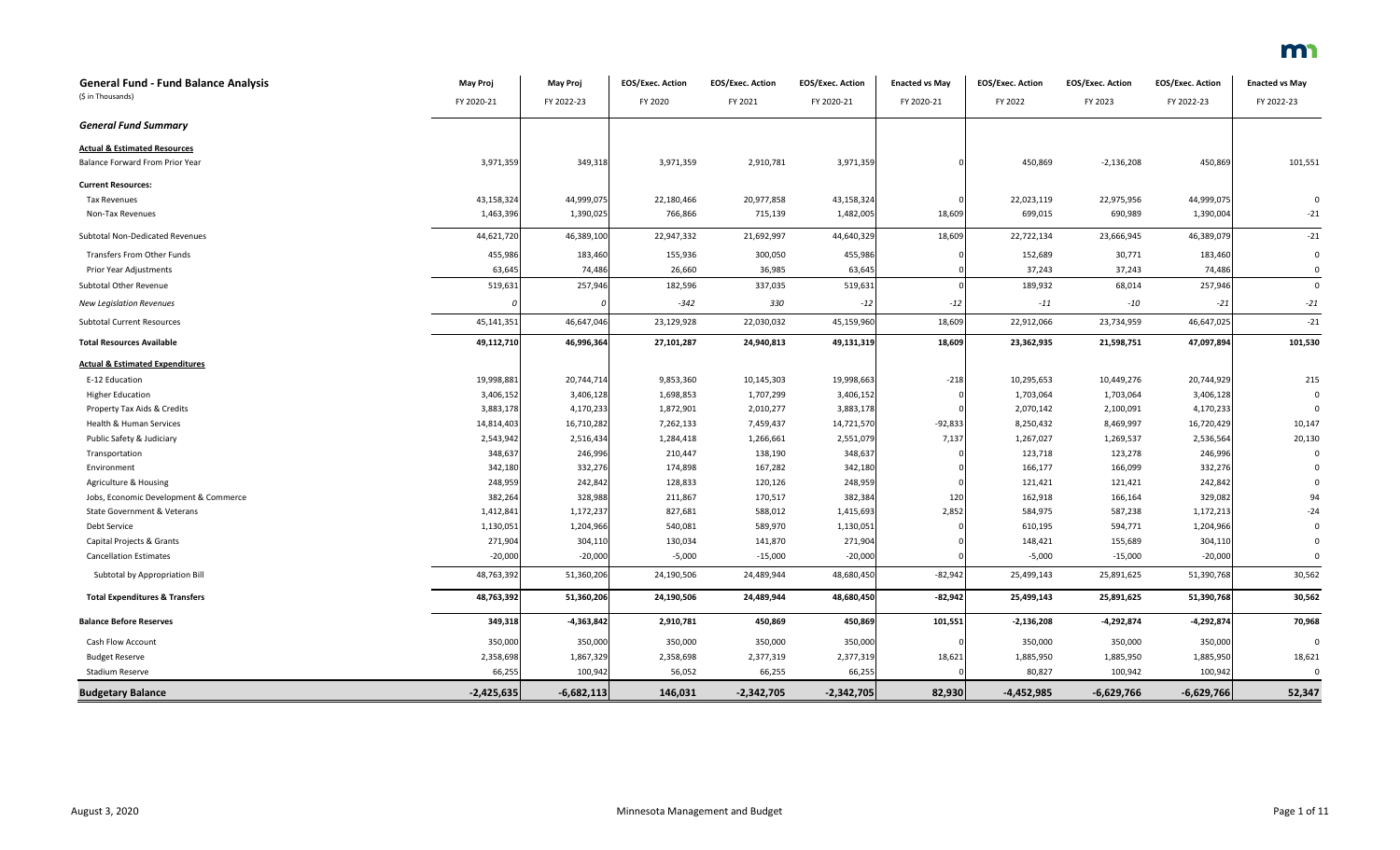| <b>General Fund - Fund Balance Analysis</b> | <b>May Proj</b> | <b>May Proj</b> | <b>EOS/Exec. Action</b> | <b>EOS/Exec. Action</b> | <b>EOS/Exec. Action</b> | <b>Enacted vs May</b> | <b>EOS/Exec. Action</b> | <b>EOS/Exec. Action</b> | <b>EOS/Exec. Action</b> | <b>Enacted vs May</b> |
|---------------------------------------------|-----------------|-----------------|-------------------------|-------------------------|-------------------------|-----------------------|-------------------------|-------------------------|-------------------------|-----------------------|
| (\$ in Thousands)                           | FY 2020-21      | FY 2022-23      | FY 2020                 | FY 2021                 | FY 2020-21              | FY 2020-21            | FY 2022                 | FY 2023                 | FY 2022-23              | FY 2022-23            |
| <b>Non-Dedicated Revenue</b>                |                 |                 |                         |                         |                         |                       |                         |                         |                         |                       |
| <b>Tax Revenues:</b>                        |                 |                 |                         |                         |                         |                       |                         |                         |                         |                       |
| Individual Income                           | 24,328,600      | 25,191,100      | 12,277,400              | 12,051,200              | 24,328,600              |                       | 12,361,300              | 12,829,800              | 25,191,100              |                       |
| Corporate Income                            | 2,709,501       | 2,894,459       | 1,554,822               | 1,154,679               | 2,709,501               |                       | 1,324,864               | 1,569,595               | 2,894,459               |                       |
| Sales Tax-General                           | 10,693,137      | 11,397,950      | 5,674,515               | 5,018,622               | 10,693,137              |                       | 5,609,425               | 5,788,525               | 11,397,950              |                       |
| <b>Statewide Property Tax</b>               | 1,550,106       | 1,535,635       | 726,660                 | 823,446                 | 1,550,106               |                       | 767,814                 | 767,821                 | 1,535,635               |                       |
| Estate & Gift Tax                           | 324,100         | 345,700         | 163,900                 | 160,200                 | 324,100                 |                       | 167,500                 | 178,200                 | 345,700                 |                       |
| Liquor, Wine, Beer                          | 191,870         | 198,940         | 95,260                  | 96,610                  | 191,870                 |                       | 98,320                  | 100,620                 | 198,940                 |                       |
| Cigarette & Tobacco Products                | 1,144,450       | 1,114,740       | 577,270                 | 567,180                 | 1,144,450               |                       | 559,310                 | 555,430                 | 1,114,740               |                       |
| <b>Taconite Occupation</b>                  | 39,400          | 38,700          | 19,700                  | 19,700                  | 39,400                  |                       | 19,700                  | 19,000                  | 38,700                  |                       |
| Mortgage Registry Tax                       | 273,894         | 256,435         | 146,376                 | 127,518                 | 273,894                 |                       | 126,794                 | 129,641                 | 256,435                 |                       |
| Deed Transfer Tax                           | 299,175         | 317,775         | 145,257                 | 153,918                 | 299,175                 |                       | 157,086                 | 160,689                 | 317,775                 |                       |
| <b>Insurance Gross Earnings</b>             | 844,929         | 891,183         | 421,727                 | 423,202                 | 844,929                 |                       | 432,912                 | 458,271                 | 891,183                 |                       |
| Controlled Substance Tax                    | 10              | 10              | - 5                     |                         | 10                      |                       |                         |                         |                         |                       |
| <b>Other Gross Earnings</b>                 | 100             | 100             | 50                      | 50                      | 100                     |                       | 50                      | 50                      | 100                     |                       |
| <b>Lawful Gambling Taxes</b>                | 151,800         | 156,900         | 79,750                  | 72,050                  | 151,800                 |                       | 75,650                  | 81,250                  | 156,900                 |                       |
| <b>Medical Assistance Surcharges</b>        | 618,608         | 670,154         | 303,777                 | 314,831                 | 618,608                 |                       | 327,742                 | 342,412                 | 670,154                 |                       |
| All Other Tax Refunds                       | $-11,356$       | $-10,706$       | $-6,003$                | $-5,353$                | $-11,356$               |                       | $-5,353$                | $-5,353$                | $-10,706$               | 0                     |
| <b>Subtotal Tax Revenues</b>                | 43,158,324      | 44,999,075      | 22,180,466              | 20,977,858              | 43,158,324              |                       | 22,023,119              | 22,975,956              | 44,999,075              | 0                     |
| <b>Non-Tax Revenues:</b>                    |                 |                 |                         |                         |                         |                       |                         |                         |                         |                       |
| Investment Income                           | 80,000          | 20,000          | 70,000                  | 10,000                  | 80,000                  |                       | 10,000                  | 10,000                  | 20,000                  |                       |
| Lottery Revenue                             | 124,755         | 127,102         | 61,500                  | 63,255                  | 124,755                 |                       | 63,551                  | 63,551                  | 127,102                 |                       |
| <b>Tobacco Settlements</b>                  | 308,495         | 303,239         | 154,254                 | 154,241                 | 308,495                 |                       | 154,447                 | 148,792                 | 303,239                 |                       |
| Fees:                                       |                 |                 |                         |                         |                         |                       |                         |                         |                         |                       |
| <b>Departmental Earnings</b>                | 408,368         | 399,753         | 206,855                 | 201,501                 | 408,356                 | $-12$                 | 200,504                 | 199,228                 | 399,732                 | $-21$                 |
| <b>DHS MSOP Collections</b>                 | 28,000          | 28,000          | 14,000                  | 14,000                  | 28,000                  |                       | 14,000                  | 14,000                  | 28,000                  |                       |
| <b>DHS SOS Collections</b>                  | 159,800         | 162,300         | 78,650                  | 81,150                  | 159,800                 |                       | 81,150                  | 81,150                  | 162,300                 |                       |
| Fines & Surcharges                          | 147,990         | 150,576         | 74,965                  | 73,025                  | 147,990                 |                       | 75,434                  | 75,142                  | 150,576                 |                       |
| Subtotal Fees                               | 744,158         | 740,629         | 374,470                 | 369,676                 | 744,146                 | $-12$                 | 371,088                 | 369,520                 | 740,608                 | $-21$                 |
| <b>Other Non-Dedicated Revenue:</b>         |                 |                 |                         |                         |                         |                       |                         |                         |                         |                       |
| All Other Non-Dedicated Revenue             | 205,988         | 199,055         | 106,642                 | 117,967                 | 224,609                 | 18,621                | 99,929                  | 99,126                  | 199,055                 | 0                     |
| Subtotal Other Non-Dedicated Revenue        | 205,988         | 199,055         | 106,642                 | 117,967                 | 224,609                 | 18,621                | 99,929                  | 99,126                  | 199,055                 | 0                     |
| <b>Subtotal Non-Tax Revenues</b>            | 1,463,396       | 1,390,025       | 766,866                 | 715,139                 | 1,482,005               | 18,609                | 699,015                 | 690,989                 | 1,390,004               | $-21$                 |
| <b>Total Net Non-Dedicated Revenue</b>      | 44,621,720      | 46,389,100      | 22,947,332              | 21,692,997              | 44,640,329              | 18,609                | 22,722,134              | 23,666,945              | 46,389,079              | $-21$                 |

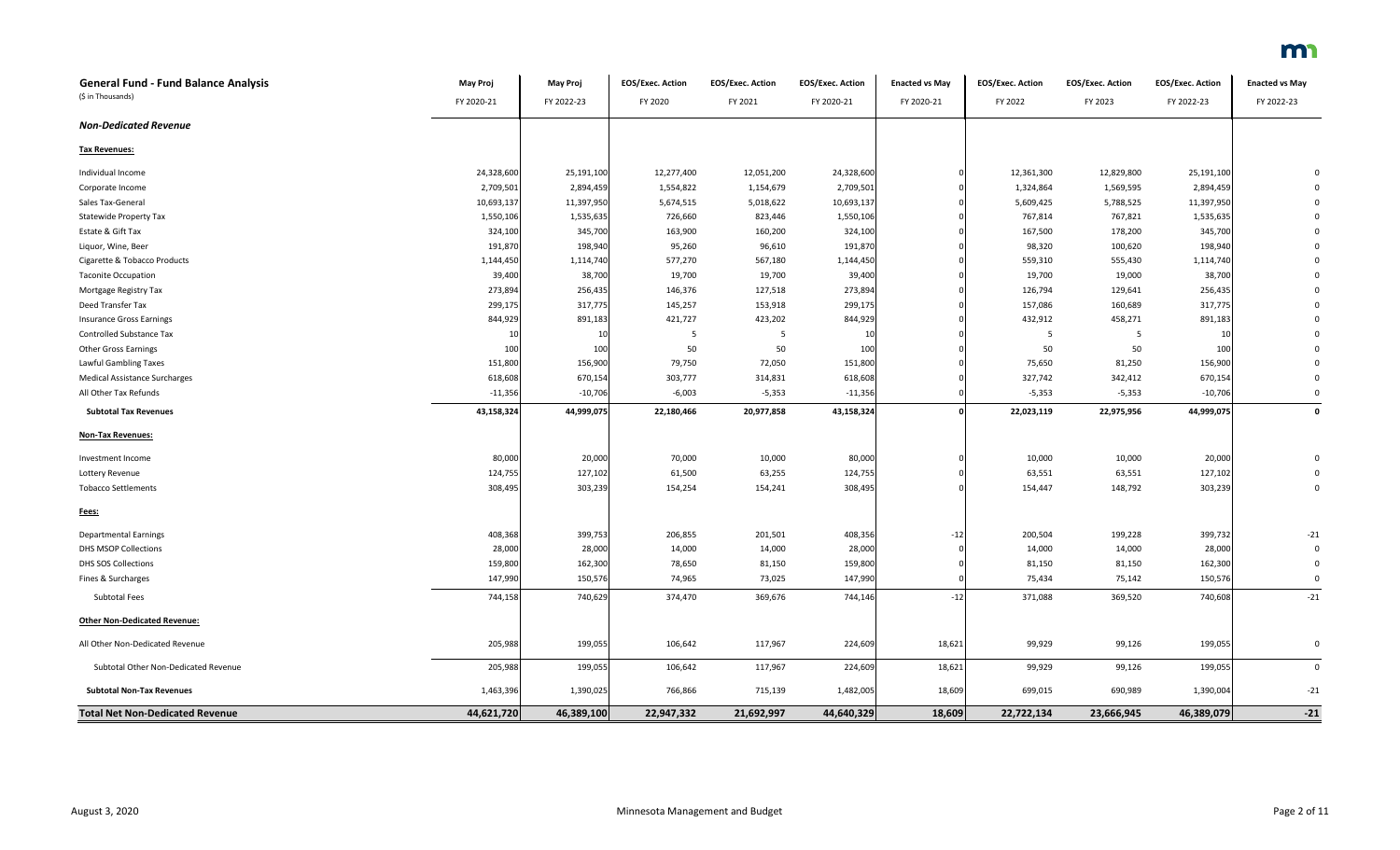| <b>General Fund - Fund Balance Analysis</b><br>(\$ in Thousands)      | <b>May Proj</b> | May Proj   | <b>EOS/Exec. Action</b> | <b>EOS/Exec. Action</b> | <b>EOS/Exec. Action</b> | <b>Enacted vs May</b> | <b>EOS/Exec. Action</b> | <b>EOS/Exec. Action</b> | <b>EOS/Exec. Action</b> | <b>Enacted vs May</b> |
|-----------------------------------------------------------------------|-----------------|------------|-------------------------|-------------------------|-------------------------|-----------------------|-------------------------|-------------------------|-------------------------|-----------------------|
|                                                                       | FY 2020-21      | FY 2022-23 | FY 2020                 | FY 2021                 | FY 2020-21              | FY 2020-21            | FY 2022                 | FY 2023                 | FY 2022-23              | FY 2022-23            |
| <b>Dedicated Revenue</b>                                              |                 |            |                         |                         |                         |                       |                         |                         |                         |                       |
| All Other Dedicated Revenues                                          |                 |            | 0                       | $\mathbf 0$             | ∩                       |                       | $\mathsf 0$             | $\mathbf 0$             |                         |                       |
| <b>Total Dedicated Revenue</b>                                        |                 | $\Omega$   | $\mathbf{0}$            | $\mathbf 0$             | $\Omega$                | $\Omega$              | $\mathbf 0$             | $\mathbf{0}$            | $\Omega$                | $\mathbf{0}$          |
| <b>Transfers From Other Funds</b>                                     |                 |            |                         |                         |                         |                       |                         |                         |                         |                       |
| Special Revenue Funds                                                 | 5,666           | 5,734      | 2,867                   | 2,799                   | 5,666                   |                       | 2,867                   | 2,867                   | 5,734                   |                       |
| All Other Transfers                                                   | 25,054          | 25,292     | 12,527                  | 12,527                  | 25,054                  |                       | 12,605                  | 12,687                  | 25,292                  |                       |
| Laws 1997, Transfers In                                               | 17,994          | 17,926     | 8,963                   | 9,031                   | 17,994                  |                       | 8,963                   | 8,963                   | 17,926                  |                       |
| M.S 16B.24 - Admin FR&R Transfers                                     | 9,176           | 9,176      | 4,588                   | 4,588                   | 9,176                   |                       | 4,588                   | 4,588                   | 9,176                   |                       |
| Laws 2008, Transfers In                                               | 154             | 154        | 77                      | 77                      | 154                     |                       | 77                      | 77                      | 154                     |                       |
| Laws 2010, Transfers In                                               | 1,193           | 1,190      | 598                     | 595                     | 1,193                   |                       | 595                     | 595                     | 1,190                   |                       |
| M.S 16A. 724 - Tr fr HCAF Fund                                        | 244,000         | 122,000    | 122,000                 | 122,000                 | 244,000                 |                       | 122,000                 | 0                       | 122,000                 |                       |
| Laws 2015, Transfers In                                               | 1,988           | 1,988      | 994                     | 994                     | 1,988                   |                       | 994                     | 994                     | 1,988                   |                       |
| Laws 2019, Transfers In                                               | 150,761         |            | 3,322                   | 147,439                 | 150,761                 |                       | 0                       | 0                       |                         |                       |
| <b>Total Transfers From Other Funds</b>                               | 455,986         | 183,460    | 155,936                 | 300,050                 | 455,986                 |                       | 152,689                 | 30,771                  | 183,460                 |                       |
|                                                                       |                 |            |                         |                         |                         |                       |                         |                         |                         |                       |
| <b>Prior Year Adjustments</b>                                         | 63,645          | 74,486     | 26,660                  | 36,985                  | 63,645                  |                       | 37,243                  | 37,243                  | 74,486                  |                       |
| <b>New Legislation Revenues</b>                                       |                 |            |                         |                         |                         |                       |                         |                         |                         |                       |
| <b>Non-Tax Revenues</b>                                               |                 |            |                         |                         |                         |                       |                         |                         |                         |                       |
| 20, CH 106 - Exempting Hairstylists and Makeup Artists from Licensing |                 |            | $\Omega$                | $-12$                   | $-12$                   | $-12$                 | $-12$                   | $-12$                   | $-24$                   | $-24$                 |
| 20, CH 71 - Simplifying Licensing for Water Sources for Food Sales    |                 |            |                         | 0                       |                         |                       |                         |                         |                         |                       |
| 20, CH 116 - E-12 License Fee Delay                                   |                 |            | $-342$                  | 342                     |                         |                       |                         | $\Omega$                |                         |                       |
| Subtotal - Non-Tax Revenues                                           |                 |            | $-342$                  | 330                     | $-12$                   | $-12$                 | $\textbf{-11}$          | $-10$                   | $-21$                   | $-21$                 |
| <b>New Legislation Revenues</b>                                       | ΩI              |            | $-342$                  | 330                     | $-12$                   | $-12$                 | $-11$                   | $-10$                   | $-21$                   | $-21$                 |
|                                                                       |                 |            |                         |                         |                         |                       |                         |                         |                         |                       |
| <b>E-12 Education</b>                                                 |                 |            |                         |                         |                         |                       |                         |                         |                         |                       |
| <b>General Education</b>                                              | 14,857,975      | 15,073,491 | 7,348,336               | 7,509,639               | 14,857,975              |                       | 7,528,097               | 7,545,531               | 15,073,628              | 137                   |
| <b>Other General Education Programs</b>                               | 88,202          | 93,180     | 42,514                  | 45,688                  | 88,202                  |                       | 46,334                  | 46,846                  | 93,180                  | 0                     |
| <b>Subtotal General Education</b>                                     | 14,946,177      | 15,166,671 | 7,390,850               | 7,555,327               | 14,946,177              |                       | 7,574,431               | 7,592,377               | 15,166,808              | 137                   |
| <b>Choice Programs</b>                                                | 360,673         | 393,515    | 175,196                 | 185,399                 | 360,595                 | $-78$                 | 192,518                 | 201,075                 | 393,593                 | 78                    |
| <b>Indian Programs</b>                                                | 27,512          | 30,517     | 13,182                  | 14,330                  | 27,512                  |                       | 14,906                  | 15,611                  | 30,517                  |                       |
| Innovation & Accountability                                           | 203,453         | 202,370    | 101,819                 | 101,454                 | 203,273                 | $-180$                | 101,241                 | 101,129                 | 202,370                 |                       |
| Special Student & Teacher Programs                                    | 147,325         | 144,531    | 75,771                  | 71,554                  | 147,325                 |                       | 71,819                  | 72,712                  | 144,531                 |                       |
| <b>Subtotal Education Excellence</b>                                  | 738,963         | 770,933    | 365,968                 | 372,737                 | 738,705                 | $-258$                | 380,484                 | 390,527                 | 771,011                 | 78                    |

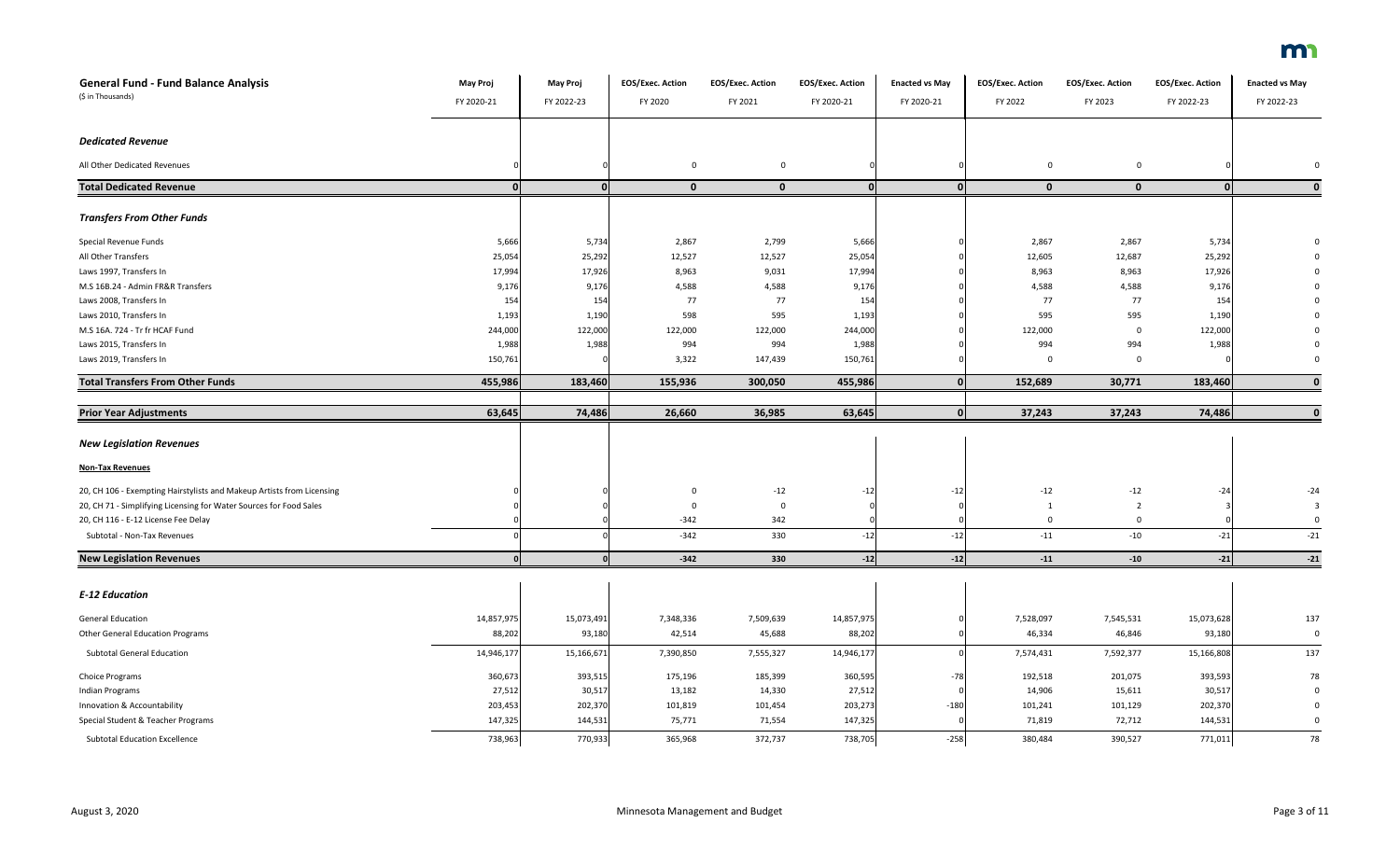| <b>General Fund - Fund Balance Analysis</b> | May Proj   | <b>May Proj</b> | <b>EOS/Exec. Action</b> | <b>EOS/Exec. Action</b> | <b>EOS/Exec. Action</b> | <b>Enacted vs May</b> | <b>EOS/Exec. Action</b> | <b>EOS/Exec. Action</b> | <b>EOS/Exec. Action</b> | <b>Enacted vs May</b> |
|---------------------------------------------|------------|-----------------|-------------------------|-------------------------|-------------------------|-----------------------|-------------------------|-------------------------|-------------------------|-----------------------|
| (\$ in Thousands)                           | FY 2020-21 | FY 2022-23      | FY 2020                 | FY 2021                 | FY 2020-21              | FY 2020-21            | FY 2022                 | FY 2023                 | FY 2022-23              | FY 2022-23            |
| <b>Special Education</b>                    | 3,351,548  | 3,870,853       | 1,601,840               | 1,749,708               | 3,351,548               |                       | 1,873,169               | 1,997,684               | 3,870,853               |                       |
| Facilities & Technology                     | 307,049    | 282,133         | 164,466                 | 142,583                 | 307,049                 |                       | 141,742                 | 140,391                 | 282,133                 |                       |
| <b>Nutrition Programs</b>                   | 57,649     | 59,996          | 28,481                  | 29,168                  | 57,649                  |                       | 29,672                  | 30,324                  | 59,996                  |                       |
| Library Programs                            | 36,140     | 36,140          | 18,070                  | 18,070                  | 36,140                  |                       | 18,070                  | 18,070                  | 36,140                  |                       |
| Early Childhood & Family Support            | 351,755    | 347,564         | 177,423                 | 174,323                 | 351,746                 |                       | 173,668                 | 173,896                 | 347,564                 |                       |
| Community Ed & Prevention                   | 2,136      | 1,934           | 1,106                   | 1,030                   | 2,136                   |                       | 982                     | 952                     | 1,934                   |                       |
| Self-Sufficiency & Lifelong Learning        | 102,155    | 108,181         | 50,297                  | 51,858                  | 102,155                 |                       | 53,293                  | 54,888                  | 108,181                 |                       |
| Subtotal E-12 Education Aids                | 4,208,432  | 4,706,801       | 2,041,683               | 2,166,740               | 4,208,423               |                       | 2,290,596               | 2,416,205               | 4,706,801               | $\mathbf 0$           |
| Education, Dept of                          | 54,139     | 49,202          | 29,228                  | 24,911                  | 54,139                  |                       | 24,591                  | 24,611                  | 49,202                  |                       |
| Prof Educator Licensing Std Bd.             | 9,062      | 8,930           | 4,593                   | 4,518                   | 9,111                   |                       | 4,469                   | 4,461                   | 8,930                   |                       |
| <b>Minn State Academies</b>                 | 27,533     | 27,595          | 13,746                  | 13,787                  | 27,533                  |                       | 13,794                  | 13,801                  | 27,595                  |                       |
| Perpich Center for Arts Education           | 14,575     | 14,582          | 7,292                   | 7,283                   | 14,575                  |                       | 7,288                   | 7,294                   | 14,582                  |                       |
| <b>Total E-12 Education</b>                 | 19,998,881 | 20,744,714      | 9,853,360               | 10,145,303              | 19,998,663              | $-218$                | 10,295,653              | 10,449,276              | 20,744,929              | 215                   |
| <b>Higher Education</b>                     |            |                 |                         |                         |                         |                       |                         |                         |                         |                       |
| Office of Higher Education                  | 538,040    | 535,546         | 269,157                 | 268,883                 | 538,040                 |                       | 267,773                 | 267,773                 | 535,546                 |                       |
| University of Minnesota                     | 1,341,072  | 1,342,812       | 669,666                 | 671,406                 | 1,341,072               |                       | 671,406                 | 671,406                 | 1,342,812               |                       |
| MN State Colleges & Universities            | 1,524,338  | 1,525,068       | 758,679                 | 765,659                 | 1,524,338               |                       | 762,534                 | 762,534                 | 1,525,068               |                       |
| Mayo Foundation                             | 2,702      | 2,702           | 1,351                   | 1,351                   | 2,702                   |                       | 1,351                   | 1,351                   | 2,702                   |                       |
| <b>Total Higher Education</b>               | 3,406,152  | 3,406,128       | 1,698,853               | 1,707,299               | 3,406,152               | $\mathbf{0}$          | 1,703,064               | 1,703,064               | 3,406,128               | $\mathbf 0$           |

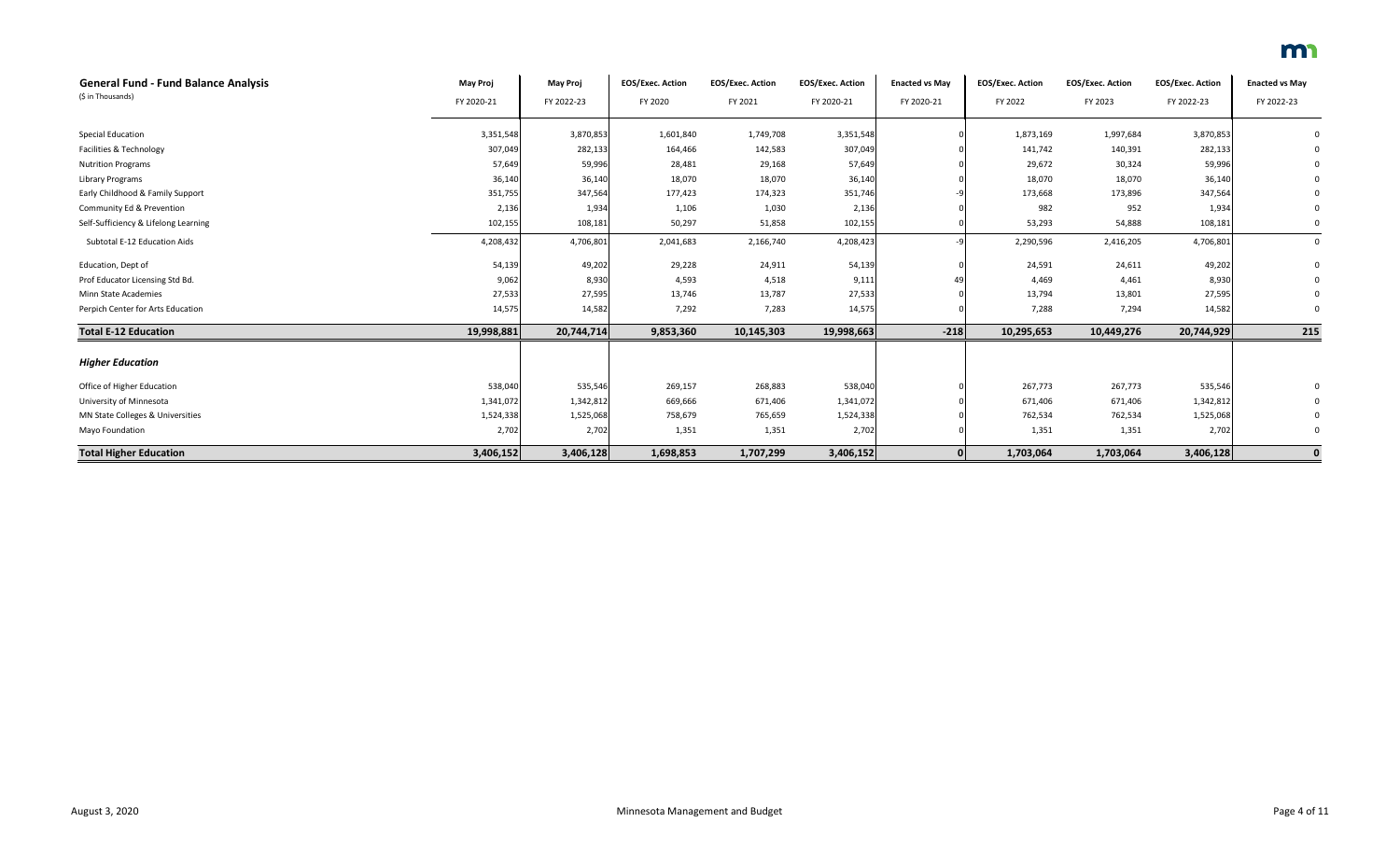| <b>General Fund - Fund Balance Analysis</b><br>(\$ in Thousands)      | May Proj<br>FY 2020-21 | <b>May Proj</b><br>FY 2022-23 | <b>EOS/Exec. Action</b><br>FY 2020 | <b>EOS/Exec. Action</b><br>FY 2021 | <b>EOS/Exec. Action</b><br>FY 2020-21 | <b>Enacted vs May</b><br>FY 2020-21 | <b>EOS/Exec. Action</b><br>FY 2022 | <b>EOS/Exec. Action</b><br>FY 2023 | <b>EOS/Exec. Action</b><br>FY 2022-23 | <b>Enacted vs May</b><br>FY 2022-23 |
|-----------------------------------------------------------------------|------------------------|-------------------------------|------------------------------------|------------------------------------|---------------------------------------|-------------------------------------|------------------------------------|------------------------------------|---------------------------------------|-------------------------------------|
| <b>Property Tax Aids &amp; Credits</b>                                |                        |                               |                                    |                                    |                                       |                                     |                                    |                                    |                                       |                                     |
| <b>Property Tax Refunds:</b>                                          |                        |                               |                                    |                                    |                                       |                                     |                                    |                                    |                                       |                                     |
| <b>Homestead Credit Refund</b>                                        | 1,107,200              | 1,199,300                     | 542,300                            | 564,900                            | 1,107,200                             |                                     | 590,700                            | 608,600                            | 1,199,300                             |                                     |
| Renters Property Tax Refund                                           | 461,100                | 477,400                       | 228,300                            | 232,800                            | 461,100                               |                                     | 237,400                            | 240,000                            | 477,400                               |                                     |
| Special Property Tax Refund                                           | 14,321                 | 10,000                        | 9,621                              | 4,700                              | 14,321                                |                                     | 5,000                              | 5,000                              | 10,000                                |                                     |
| Sustainable Forest Incentive Payments                                 | 24,187                 | 26,180                        | 11,857                             | 12,330                             | 24,187                                |                                     | 12,830                             | 13,350                             | 26,180                                |                                     |
| Subtotal Property Tax Refunds                                         | 1,606,808              | 1,712,880                     | 792,078                            | 814,730                            | 1,606,808                             |                                     | 845,930                            | 866,950                            | 1,712,880                             | 0                                   |
| <b>Political Contribution Refunds</b>                                 | 6,200                  | 7,500                         | 2,200                              | 4,000                              | 6,200                                 |                                     | 3,500                              | 4,000                              | 7,500                                 |                                     |
| Tax Refund Interest                                                   | 36,700                 | 22,900                        | 24,300                             | 12,400                             | 36,700                                |                                     | 11,900                             | 11,000                             | 22,900                                |                                     |
| Local Government Aid (City Aid)                                       | 1,017,729              | 1,128,796                     | 456,376                            | 561,353                            | 1,017,729                             |                                     | 564,398                            | 564,398                            | 1,128,796                             |                                     |
| County Program Aid                                                    | 494,174                | 527,925                       | 233,958                            | 260,216                            | 494,174                               |                                     | 263,971                            | 263,954                            | 527,925                               |                                     |
| MMB Public Defender Aid (TR OUT)                                      | 1,000                  | 1,000                         | 500                                | 500                                | 1,000                                 |                                     | 500                                | 500                                | 1,000                                 |                                     |
| 03-20 Gov Rec - Board of Public Defense, Public Defender Aid (TR OUT) |                        |                               | $\Omega$                           | 0                                  |                                       |                                     |                                    |                                    |                                       |                                     |
| MMB Local Impact Notes (TR OUT)                                       | 414                    | 414                           | 207                                | 207                                | 414                                   |                                     | 207                                | 207                                | 414                                   |                                     |
| MDE Local Impact Notes (TR OUT)                                       | 14                     | 14                            | $\overline{7}$                     | $\overline{7}$                     | 14                                    |                                     | $\overline{7}$                     |                                    |                                       |                                     |
| County Program Aid                                                    | 495,602                | 529,353                       | 234,672                            | 260,930                            | 495,602                               |                                     | 264,685                            | 264,668                            | 529,353                               | $\mathbf 0$                         |
| Township Aid                                                          | 20,000                 | 20,000                        | 10,000                             | 10,000                             | 20,000                                |                                     | 10,000                             | 10,000                             | 20,000                                |                                     |
| Payment in Lieu of Taxes - PILT                                       | 72,079                 | 72,979                        | 35,927                             | 36,152                             | 72,079                                |                                     | 36,377                             | 36,602                             | 72,979                                |                                     |
| Aquatic Invasive Species Prevention Aid                               | 20,000                 | 20,000                        | 10,000                             | 10,000                             | 20,000                                |                                     | 10,000                             | 10,000                             | 20,000                                |                                     |
| Riparian Protection Aid to BWSR (TR OUT)                              | 2,000                  | 2,000                         | 1,000                              | 1,000                              | 2,000                                 |                                     | 1,000                              | 1,000                              | 2,000                                 |                                     |
| Riparian Protection Aid Local Distribution                            | 14,000                 | 14,000                        | 7,000                              | 7,000                              | 14,000                                |                                     | 7,000                              | 7,000                              | 14,000                                |                                     |
| <b>Riparian Protection Aid</b>                                        | 16,000                 | 16,000                        | 8,000                              | 8,000                              | 16,000                                |                                     | 8,000                              | 8,000                              | 16,000                                | 0                                   |
| Indian Family Out-Of-Home Placement Aid                               | 10,000                 | 10,000                        | 5,000                              | 5,000                              | 10,000                                |                                     | 5,000                              | 5,000                              | 10,000                                | 0                                   |
| Casino Aid to Counties                                                | 3,194                  | 3,194                         | 1,597                              | 1,597                              | 3,194                                 |                                     | 1,597                              | 1,597                              | 3,194                                 |                                     |
| State Taconite Aid to IRRR (TR OUT)                                   | 7,736                  | 8,282                         | 3,723                              | 4,013                              | 7,736                                 |                                     | 4,087                              | 4,195                              | 8,282                                 |                                     |
| State Taconite Aid Local Distribution                                 | 8,656                  | 8,526                         | 4,297                              | 4,359                              | 8,656                                 |                                     | 4,291                              | 4,235                              | 8,526                                 |                                     |
| State Taconite Aid                                                    | 16,392                 | 16,808                        | 8,020                              | 8,372                              | 16,392                                |                                     | 8,378                              | 8,430                              | 16,808                                | 0                                   |
| Production Property Transition Aid                                    | 77                     |                               | 53                                 | 24                                 | 77                                    |                                     | 0                                  | $\mathbf 0$                        |                                       |                                     |
| <b>Utility Valuation Transition Aid</b>                               |                        | 23                            | -5                                 | $\overline{\mathbf{3}}$            |                                       |                                     | $11\,$                             | 12                                 | 23                                    |                                     |
| <b>Disparity Reduction Aid</b>                                        |                        |                               |                                    |                                    |                                       |                                     |                                    |                                    |                                       |                                     |
| School                                                                | 15,938                 | 15,934                        | 7,971                              | 7,967                              | 15,938                                |                                     | 7,967                              | 7,967                              | 15,934                                |                                     |
| Non-School                                                            | 20,246                 | 20,246                        | 10,123                             | 10,123                             | 20,246                                |                                     | 10,123                             | 10,123                             | 20,246                                |                                     |
| <b>Border City Disparity Reduction Credit</b>                         |                        |                               |                                    |                                    |                                       |                                     |                                    |                                    |                                       |                                     |
| School                                                                | 5,371                  | 5,920                         | 2,534                              | 2,837                              | 5,371                                 |                                     | 2,926                              | 2,994                              | 5,920                                 |                                     |
| Non-School                                                            | 21,416                 | 23,577                        | 9,959                              | 11,457                             | 21,416                                |                                     | 11,678                             | 11,899                             | 23,577                                |                                     |
| Agricultural Homestead Market Value Credit                            |                        |                               |                                    |                                    |                                       |                                     |                                    |                                    |                                       |                                     |

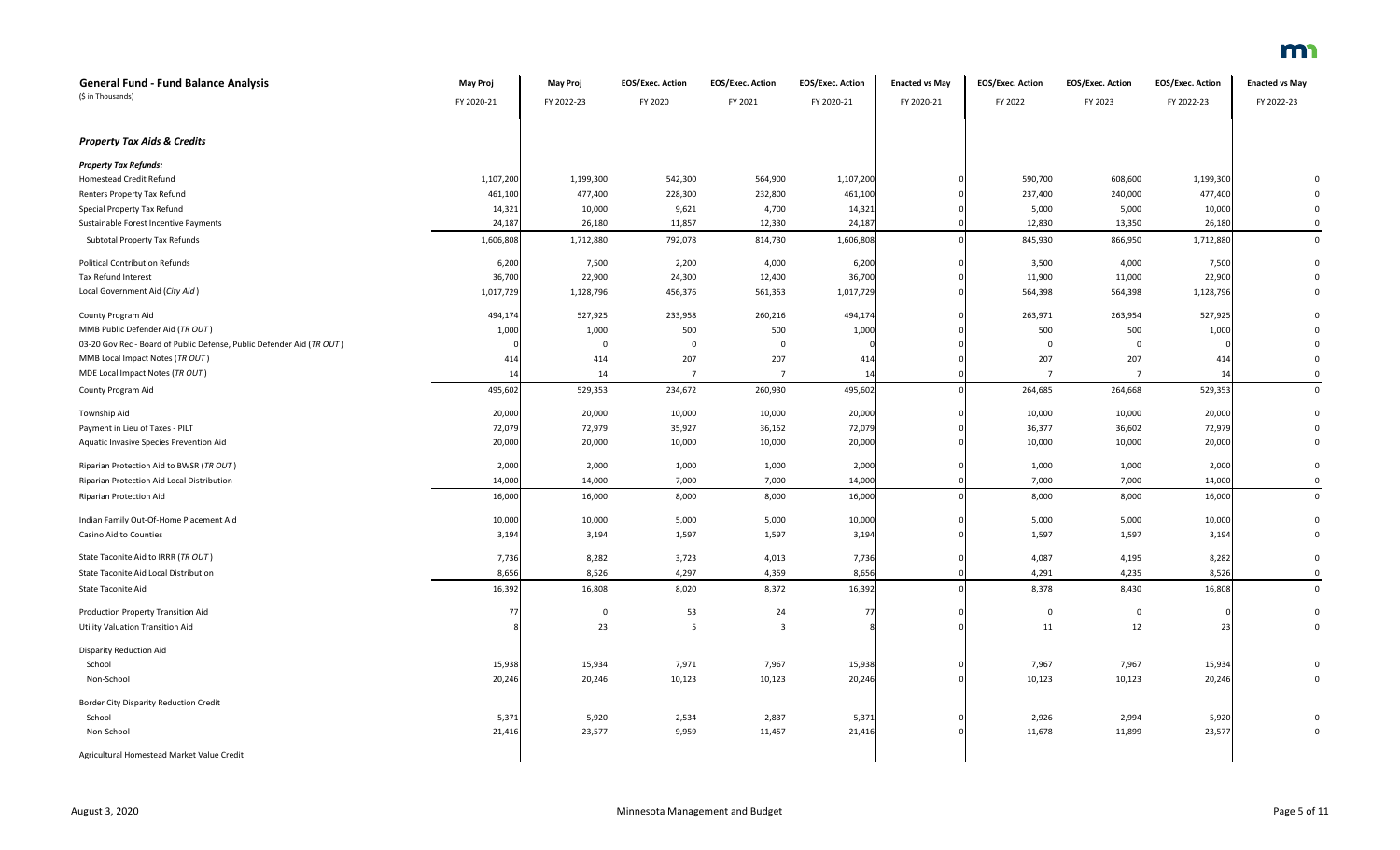| <b>General Fund - Fund Balance Analysis</b>         | May Proj   | May Proj   | <b>EOS/Exec. Action</b> | <b>EOS/Exec. Action</b> | <b>EOS/Exec. Action</b> | <b>Enacted vs May</b> | <b>EOS/Exec. Action</b> | <b>EOS/Exec. Action</b> | <b>EOS/Exec. Action</b> | <b>Enacted vs May</b> |
|-----------------------------------------------------|------------|------------|-------------------------|-------------------------|-------------------------|-----------------------|-------------------------|-------------------------|-------------------------|-----------------------|
| (\$ in Thousands)                                   | FY 2020-21 | FY 2022-23 | FY 2020                 | FY 2021                 | FY 2020-21              | FY 2020-21            | FY 2022                 | FY 2023                 | FY 2022-23              | FY 2022-23            |
| School                                              | 16,879     | 16,314     | 8,669                   | 8,210                   | 16,879                  |                       | 8,157                   | 8,157                   | 16,314                  | $\mathbf 0$           |
| Non-School                                          | 56,036     | 54,288     | 28,892                  | 27,144                  | 56,036                  |                       | 27,144                  | 27,144                  | 54,288                  | 0                     |
| School Building Bond Agricultural Credit            | 93,695     | 145,892    | 37,856                  | 55,839                  | 93,695                  |                       | 68,417                  | 77,475                  | 145,892                 |                       |
| <b>Agriculture Preservation Credit</b>              |            |            |                         |                         |                         |                       |                         |                         |                         |                       |
| School                                              | 122        | 120        | 62                      | 60                      | 122                     |                       | 60                      | 60                      | 120                     |                       |
| Non-School                                          | 283        | 260        | 133                     | 150                     | 283                     |                       | 130                     | 130                     | 260                     |                       |
| Supplemental Taconite Homestead Credit              | 10,837     | 11,055     | 5,392                   | 5,445                   | 10,837                  |                       | 5,500                   | 5,555                   | 11,055                  | 0                     |
| Prior Year Credit Adjustment                        |            |            |                         |                         |                         |                       |                         |                         |                         |                       |
| School                                              | 37         |            | 33                      | 4                       | 37                      |                       | 0                       | 0                       |                         |                       |
| Non-School                                          | 97         |            | 97                      | $\mathbf 0$             | 97                      |                       | $\Omega$                | $\Omega$                |                         |                       |
| Police State Aid                                    | 166,140    | 181,430    | 81,240                  | 84,900                  | 166,140                 |                       | 88,720                  | 92,710                  | 181,430                 |                       |
| Fire State Aid                                      | 61,845     | 65,570     | 30,445                  | 31,400                  | 61,845                  |                       | 32,310                  | 33,260                  | 65,570                  |                       |
| Fire Insurance Surcharge Aid                        | 7,910      | 8,640      | 3,780                   | 4,130                   | 7,910                   |                       | 4,260                   | 4,380                   | 8,640                   |                       |
| Police-Fire Retirement Supp Aid                     | 31,000     | 31,000     | 15,500                  | 15,500                  | 31,000                  |                       | 15,500                  | 15,500                  | 31,000                  |                       |
| Police/Fire Amortization Aid                        | 5,458      | 5,458      | 2,729                   | 2,729                   | 5,458                   |                       | 2,729                   | 2,729                   | 5,458                   |                       |
| Redirected Amortization Aid to SPTRFA/TRA           | 4,188      | 4,188      | 2,094                   | 2,094                   | 4,188                   |                       | 2,094                   | 2,094                   | 4,188                   |                       |
| Firefighter Supplemental Benefits Reimbursement     | 1,321      | 1,232      | 705                     | 616                     | 1,321                   |                       | 616                     | 616                     | 1,232                   |                       |
| PERA Pension Aid                                    | 13,900     |            | 13,900                  | $\mathbf{0}$            | 13,900                  |                       | $\mathbf 0$             | $\mathbf 0$             |                         |                       |
| Disaster Credit                                     |            |            |                         |                         |                         |                       |                         |                         |                         |                       |
| School                                              | 26         | 59         | 23                      | $\overline{\mathbf{3}}$ | 26                      |                       | 28                      | 31                      | 59                      |                       |
| Non-School                                          | 77         | 188        | 77                      | $\mathbf 0$             | 77                      |                       | 94                      | 94                      | 188                     |                       |
| Local Option Disaster Abatement Reimbursement       |            |            |                         |                         |                         |                       |                         |                         |                         |                       |
| School                                              | 23         | 50         | 0                       | 23                      | 23                      |                       | 25                      | 25                      | 50                      |                       |
| Non-School                                          | 75         | 150        | $\Omega$                | 75                      | <b>75</b>               |                       | 75                      | 75                      | 150                     |                       |
| Mahnomen Adjustments                                |            |            |                         |                         |                         |                       |                         |                         |                         |                       |
| School                                              | 280        | 280        | 140                     | 140                     | 280                     |                       | 140                     | 140                     | 280                     |                       |
| Non-School                                          | 2,120      | 2,120      | 1,060                   | 1,060                   | 2,120                   |                       | 1,060                   | 1,060                   | 2,120                   |                       |
| <b>Border City Reimbursement</b>                    | 125        | 120        | 65                      | 60                      | 125                     |                       | 60                      | 60                      | 120                     |                       |
| Taconite Aid Reimbursement                          | 1,122      | 1,122      | 561                     | 561                     | 1,122                   |                       | 561                     | 561                     | 1,122                   |                       |
| Performance Measurement Reimbursement               | 935        | 947        | 466                     | 469                     | 935                     |                       | 472                     | 475                     | 947                     |                       |
| Minneapolis Debt Service Aid                        | 8,240      | 8,240      | 4,120                   | 4,120                   | 8,240                   |                       | 4,120                   | 4,120                   | 8,240                   |                       |
| Wadena County Aid                                   | 1,200      |            | 600                     | 600                     | 1,200                   |                       | 0                       |                         |                         |                       |
| 19, SS1, CH 6 - Grants to various local governments | 4,447      |            | 4,447                   | 0                       | 4,447                   |                       | $\Omega$                |                         |                         |                       |
| 19, SS1, CH 6 - Grant to City of Virginia           |            | 5,400      | $\mathbf 0$             | $\mathbf 0$             |                         |                       | 5,400                   | 0                       | 5,400                   |                       |
| 20, CH 70 - Aids & Credits                          | 11,000     |            | 11,000                  | $\mathbf 0$             | 11,000                  |                       | 0                       | $\Omega$                |                         |                       |
| <b>Total Property Tax Aids &amp; Credits</b>        | 3,883,178  | 4,170,233  | 1,872,901               | 2,010,277               | 3,883,178               | $\overline{0}$        | 2,070,142               | 2,100,091               | 4,170,233               | $\mathbf{0}$          |

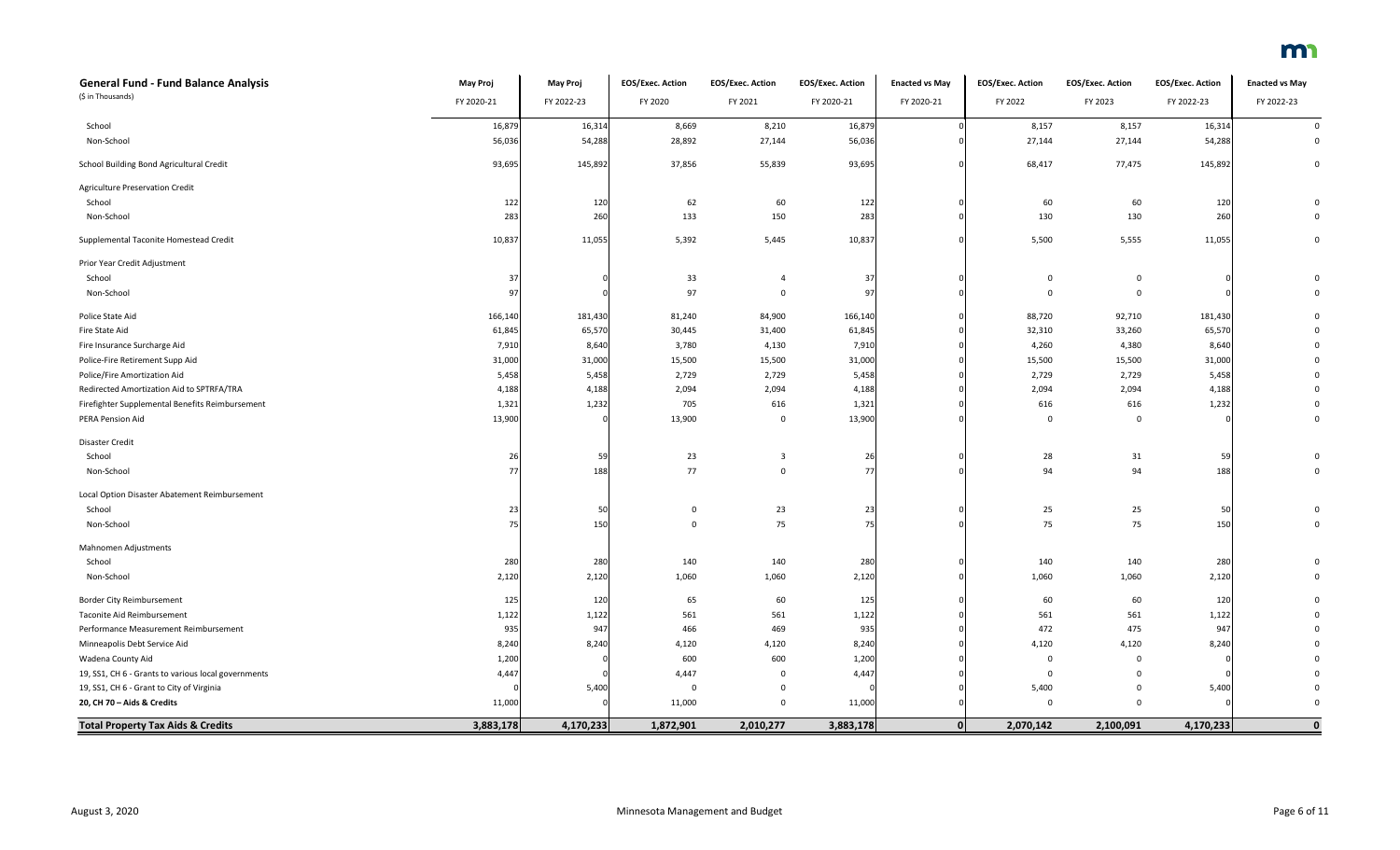| <b>General Fund - Fund Balance Analysis</b>                     | May Proj   | <b>May Proj</b> | <b>EOS/Exec. Action</b> | <b>EOS/Exec. Action</b> | <b>EOS/Exec. Action</b> | <b>Enacted vs May</b> | <b>EOS/Exec. Action</b> | <b>EOS/Exec. Action</b> | <b>EOS/Exec. Action</b> | <b>Enacted vs May</b> |
|-----------------------------------------------------------------|------------|-----------------|-------------------------|-------------------------|-------------------------|-----------------------|-------------------------|-------------------------|-------------------------|-----------------------|
| (\$ in Thousands)                                               | FY 2020-21 | FY 2022-23      | FY 2020                 | FY 2021                 | FY 2020-21              | FY 2020-21            | FY 2022                 | FY 2023                 | FY 2022-23              | FY 2022-23            |
| <b>Health &amp; Human Services</b>                              |            |                 |                         |                         |                         |                       |                         |                         |                         |                       |
|                                                                 |            |                 |                         |                         |                         |                       |                         |                         |                         |                       |
| <b>Human Services, Dept of</b>                                  |            |                 |                         |                         |                         |                       |                         |                         |                         |                       |
| <b>Central Office Operations</b>                                | 491,958    | 478,485         | 246,617                 | 245,341                 | 491,958                 |                       | 238,098                 | 240,387                 | 478,485                 |                       |
| <b>Forecasted Programs</b>                                      | 12,263,356 | 14,542,931      | 5,844,821               | 6,326,357               | 12,171,178              | $-92,178$             | 7,167,633               | 7,385,279               | 14,552,912              | 9,981                 |
| <b>Grant Programs</b>                                           | 810,108    | 769,963         | 433,763                 | 376,345                 | 810,108                 |                       | 384,987                 | 384,976                 | 769,963                 | 0                     |
| <b>State Operated Services</b>                                  | 809,433    | 816,278         | 402,435                 | 406,998                 | 809,433                 |                       | 408,139                 | 408,139                 | 816,278                 | 0                     |
| <b>Subtotal DHS Appropriations</b>                              | 14,374,855 | 16,607,657      | 6,927,636               | 7,355,041               | 14,282,677              | $-92,178$             | 8,198,857               | 8,418,781               | 16,617,638              | 9,981                 |
| <b>Federal Reimbursement</b>                                    | $-76,812$  | $-77,976$       | $-38,195$               | $-38,617$               | $-76,812$               |                       | $-39,039$               | $-38,937$               | $-77,976$               |                       |
| 19 SS1, CH 9 - Blue Ribbon Commission                           |            | $-100,000$      |                         | 0                       |                         |                       | $-50,000$               | $-50,000$               | $-100,000$              |                       |
| Health, Dept of                                                 | 271,019    | 264,715         | 135,327                 | 135,037                 | 270,364                 | $-655$                | 132,671                 | 132,210                 | 264,881                 | 166                   |
| 20, CH 66 - Public Health Response Contingency Account (TR OUT) | 20,889     |                 | 20,889                  | 0                       | 20,889                  |                       |                         |                         |                         |                       |
| 20, CH 70 - Public Health Response Contingency Account (TR OUT) | 50,000     |                 | 50,000                  | 0                       | 50,000                  |                       |                         |                         |                         |                       |
| 20, CH 70 - Health Care Response Fund (TR OUT)                  | 150,000    |                 | 150,000                 | $\Omega$                | 150,000                 |                       |                         |                         |                         |                       |
| <b>Emergency Medical Services Board</b>                         | 7,556      | 7,552           | 3,747                   | 3,809                   | 7,556                   |                       | 3,776                   | 3,776                   | 7,552                   |                       |
| Council on Disability                                           | 2,020      | 2,012           | 1,014                   | 1,006                   | 2,020                   |                       | 1,006                   | 1,006                   | 2,012                   |                       |
| MH/MR Ombudsman                                                 | 5,069      | 4,876           | 2,631                   | 2,438                   | 5,069                   |                       | 2,438                   | 2,438                   | 4,876                   |                       |
| <b>Ombudsperson for Families</b>                                | 1,437      | 1,446           | 714                     | 723                     | 1,437                   |                       | 723                     | 723                     | 1,446                   |                       |
| Board of Pharmacy - 19, SS1, Ch 63 - Opiate Epidemic Response   | 370        |                 | 370                     | -0                      | 370                     |                       |                         |                         |                         |                       |
| 19, SS1, CH 9 - Mnsure                                          | 8,000      |                 | 8,000                   | 0                       | 8,000                   |                       |                         | $\Omega$                |                         |                       |
| <b>Total Health &amp; Human Services</b>                        | 14,814,403 | 16,710,282      | 7,262,133               | 7,459,437               | 14,721,570              | $-92,833$             | 8,250,432               | 8,469,997               | 16,720,429              | 10,147                |
|                                                                 |            |                 |                         |                         |                         |                       |                         |                         |                         |                       |
| <b>Public Safety &amp; Judiciary</b>                            |            |                 |                         |                         |                         |                       |                         |                         |                         |                       |
| Supreme Court                                                   | 113,862    | 113,004         | 56,367                  | 57,495                  | 113,862                 |                       | 56,502                  | 56,502                  | 113,004                 |                       |
| Court of Appeals                                                | 25,994     | 26,326          | 12,831                  | 13,163                  | 25,994                  |                       | 13,163                  | 13,163                  | 26,326                  |                       |
| <b>District Courts</b>                                          | 626,204    | 634,404         | 309,002                 | 317,202                 | 626,204                 |                       | 317,202                 | 317,202                 | 634,404                 |                       |
| State Guardian Ad Litem Board                                   | 43,386     | 44,000          | 21,386                  | 22,000                  | 43,386                  |                       | 22,000                  | 22,000                  | 44,000                  |                       |
| <b>Tax Court</b>                                                | 3,615      | 3,616           | 1,807                   | 1,808                   | 3,615                   |                       | 1,808                   | 1,808                   | 3,616                   |                       |
| Uniform Laws Comm                                               | 196        | 196             | 98                      | 98                      | 196                     |                       | 98                      | 98                      | 196                     |                       |
| Judicial Stnds, Bd on                                           | 1,267      | 1,018           | 758                     | 509                     | 1,267                   |                       | 509                     | 509                     | 1,018                   |                       |
| <b>Bd of Public Defense</b>                                     | 197,552    | 202,356         | 96,374                  | 101,178                 | 197,552                 |                       | 101,178                 | 101,178                 | 202,356                 |                       |
| Private Detective Board                                         | 554        | 554             | 277                     | 277                     | 554                     |                       | 277                     | 277                     | 554                     |                       |
| Peace Officer Standards and Training, Board                     | 20,692     | 8,692           | 10,346                  | 14,110                  | 24,456                  | 3,764                 | 11,131                  | 11,131                  | 22,262                  | 13,570                |
| Corrections, Dept of                                            | 1,235,723  | 1,261,766       | 611,119                 | 624,604                 | 1,235,723               |                       | 629,628                 | 632,138                 | 1,261,766               |                       |
| <b>Sentencing Guidelines Commission</b>                         | 1,366      | 1,374           | 679                     | 687                     | 1,366                   |                       | 687                     | 687                     | 1,374                   |                       |
| Public Safety, Dept of                                          | 212,559    | 207,944         | 107,994                 | 107,938                 | 215,932                 | 3,373                 | 107,252                 | 107,252                 | 214,504                 | 6,560                 |
| Human Rights, Dept of                                           | 10,042     | 10,262          | 4,911                   | 5,131                   | 10,042                  |                       | 5,131                   | 5,131                   | 10,262                  |                       |
| Transfer to Disaster Contingency Account                        | 50,000     |                 | 50,000                  | 0                       | 50,000                  |                       |                         |                         |                         |                       |
| Transfer out to Community Justice Acct.                         | 922        | 922             | 461                     | 461                     | 922                     |                       | 461                     | 461                     | 922                     |                       |
| <b>Total Public Safety &amp; Judiciary</b>                      | 2,543,942  | 2,516,434       | 1,284,418               | 1,266,661               | 2,551,079               | 7,137                 | 1,267,027               | 1,269,537               | 2,536,564               | 20,130                |

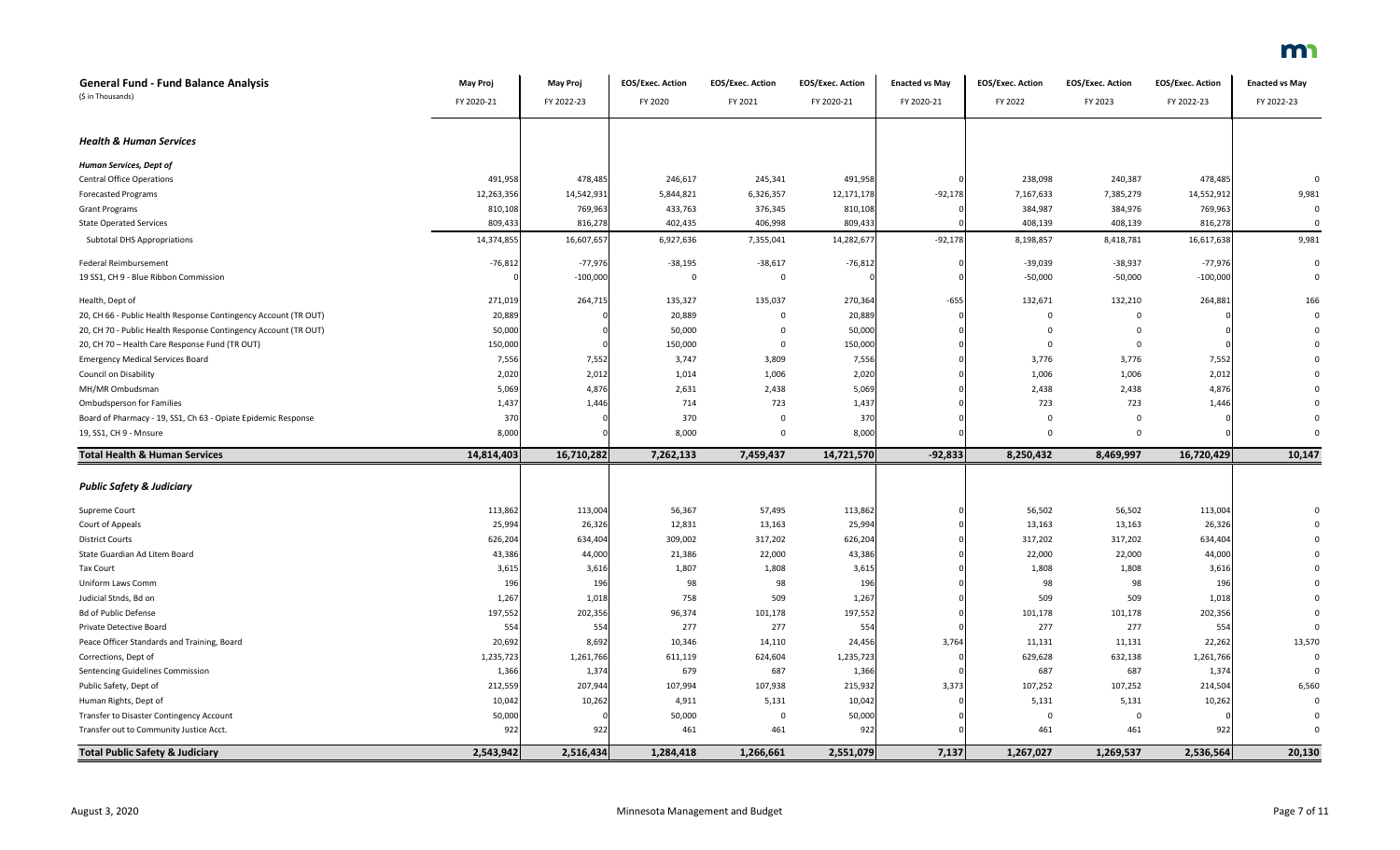| <b>General Fund - Fund Balance Analysis</b>                    | May Proj   | <b>May Proj</b> | <b>EOS/Exec. Action</b> | <b>EOS/Exec. Action</b> | <b>EOS/Exec. Action</b> | <b>Enacted vs May</b> | <b>EOS/Exec. Action</b> | <b>EOS/Exec. Action</b> | <b>EOS/Exec. Action</b> | <b>Enacted vs May</b> |
|----------------------------------------------------------------|------------|-----------------|-------------------------|-------------------------|-------------------------|-----------------------|-------------------------|-------------------------|-------------------------|-----------------------|
| (\$ in Thousands)                                              | FY 2020-21 | FY 2022-23      | FY 2020                 | FY 2021                 | FY 2020-21              | FY 2020-21            | FY 2022                 | FY 2023                 | FY 2022-23              | FY 2022-23            |
|                                                                |            |                 |                         |                         |                         |                       |                         |                         |                         |                       |
| <b>Transportation</b>                                          |            |                 |                         |                         |                         |                       |                         |                         |                         |                       |
| Transportation, Dept of                                        | 42,510     | 38,750          | 22,819                  | 19,691                  | 42,510                  |                       | 19,375                  | 19,375                  | 38,750                  |                       |
| Metropolitan Council                                           | 216,010    | 177,700         | 113,190                 | 102,820                 | 216,010                 |                       | 89,070                  | 88,630                  | 177,700                 |                       |
| Public Safety, Dept of                                         | 90,117     | 30,546          | 74,438                  | 15,679                  | 90,117                  |                       | 15,273                  | 15,273                  | 30,546                  |                       |
| <b>Total Transportation</b>                                    | 348,637    | 246,996         | 210,447                 | 138,190                 | 348,637                 |                       | 123,718                 | 123,278                 | 246,996                 | $\mathbf 0$           |
| <b>Environment</b>                                             |            |                 |                         |                         |                         |                       |                         |                         |                         |                       |
| <b>Pollution Control Agency</b>                                | 13,398     | 12,396          | 6,874                   | 6,524                   | 13,398                  |                       | 6,198                   | 6,198                   | 12,396                  |                       |
| Natural Resources, Dept of                                     | 185,432    | 176,967         | 96,197                  | 89,235                  | 185,432                 |                       | 88,483                  | 88,484                  | 176,967                 |                       |
| Natural Resources, Dept of (OPENS)                             | 54,947     | 54,811          | 27,472                  | 27,475                  | 54,947                  |                       | 27,444                  | 27,367                  | 54,811                  |                       |
| Transfer to Mining and Environmental Regulatory Account (OPEN) | 1,822      | 1,904           | 873                     | 949                     | 1,822                   |                       | 953                     | 951                     | 1,904                   |                       |
| Water & Soil Resources Bd                                      | 30,187     | 29,744          | 15,315                  | 14,872                  | 30,187                  |                       | 14,872                  | 14,872                  | 29,744                  |                       |
| <b>MN Conservation Corps</b>                                   | 910        | 910             | 455                     | 455                     | 910                     |                       | 455                     | 455                     | 910                     |                       |
| Metropolitan Council Parks                                     | 5,080      | 5,080           | 2,540                   | 2,540                   | 5,080                   |                       | 2,540                   | 2,540                   | 5,080                   |                       |
| Zoological Board                                               | 19,474     | 19,618          | 9,665                   | 9,809                   | 19,474                  |                       | 9,809                   | 9,809                   | 19,618                  |                       |
| Science Museum of Minnesota                                    | 2,158      | 2,158           | 1,079                   | 1,079                   | 2,158                   |                       | 1,079                   | 1,079                   | 2,158                   |                       |
| <b>Explore Minnesota Tourism</b>                               | 28,772     | 28,688          | 14,428                  | 14,344                  | 28,772                  |                       | 14,344                  | 14,344                  | 28,688                  |                       |
| <b>Total Environment</b>                                       | 342,180    | 332,276         | 174,898                 | 167,282                 | 342,180                 | $\Omega$              | 166,177                 | 166,099                 | 332,276                 | $\Omega$              |
|                                                                |            |                 |                         |                         |                         |                       |                         |                         |                         |                       |
| <b>Agriculture</b>                                             |            |                 |                         |                         |                         |                       |                         |                         |                         |                       |
| Agriculture, Dept of                                           | 108,867    | 107,706         | 55,059                  | 53,808                  | 108,867                 |                       | 53,853                  | 53,853                  | 107,706                 |                       |
| Animal Health Board                                            | 11,710     | 11,754          | 5,833                   | 5,877                   | 11,710                  |                       | 5,877                   | 5,877                   | 11,754                  |                       |
| Agric Util Research Inst                                       | 7,786      | 7,786           | 3,893                   | 3,893                   | 7,786                   |                       | 3,893                   | 3,893                   | 7,786                   |                       |
| Housing Finance (TR OUT)                                       | 120,596    | 115,596         | 64,048                  | 56,548                  | 120,596                 |                       | 57,798                  | 57,798                  | 115,596                 |                       |
| <b>Total Agriculture</b>                                       | 248,959    | 242,842         | 128,833                 | 120,126                 | 248,959                 | $\overline{0}$        | 121,421                 | 121,421                 | 242,842                 | $\bf{0}$              |
| Jobs, Economic Development, Housing & Commerce                 |            |                 |                         |                         |                         |                       |                         |                         |                         |                       |
| Commerce, Dept of                                              | 52,528     | 52,860          | 26,476                  | 26,052                  | 52,528                  |                       | 26,754                  | 26,106                  | 52,860                  |                       |
| <b>Public Utilities Comm</b>                                   | 15,586     | 15,586          | 7,793                   | 7,793                   | 15,586                  |                       | 7,793                   | 7,793                   | 15,586                  |                       |
| Employment & Economic Development                              | 260,509    | 169,876         | 154,772                 | 105,737                 | 260,509                 |                       | 84,938                  | 84,938                  | 169,876                 |                       |
| <b>Destination Medical Center</b>                              | 34,963     | 71,149          | 13,493                  | 21,470                  | 34,963                  |                       | 33,649                  | 37,500                  | 71,149                  |                       |
| Labor & Industry                                               | 7,688      | 8,488           | 3,844                   | 3,844                   | 7,688                   |                       | 4,244                   | 4,244                   | 8,488                   |                       |
| <b>Mediation Services</b>                                      | 5,282      | 5,282           | 2,641                   | 2,761                   | 5,402                   | 120                   | 2,688                   | 2,688                   | 5,376                   |                       |
| Region 3 - Occupation Tax (OPEN)                               | 5,708      | 5,747           | 2,848                   | 2,860                   | 5,708                   |                       | 2,852                   | 2,895                   | 5,747                   | 0                     |
| Total Jobs, Economic Development, Housing & Commerce           | 382,264    | 328,988         | 211,867                 | 170,517                 | 382,384                 | 120                   | 162,918                 | 166,164                 | 329,082                 | 94                    |

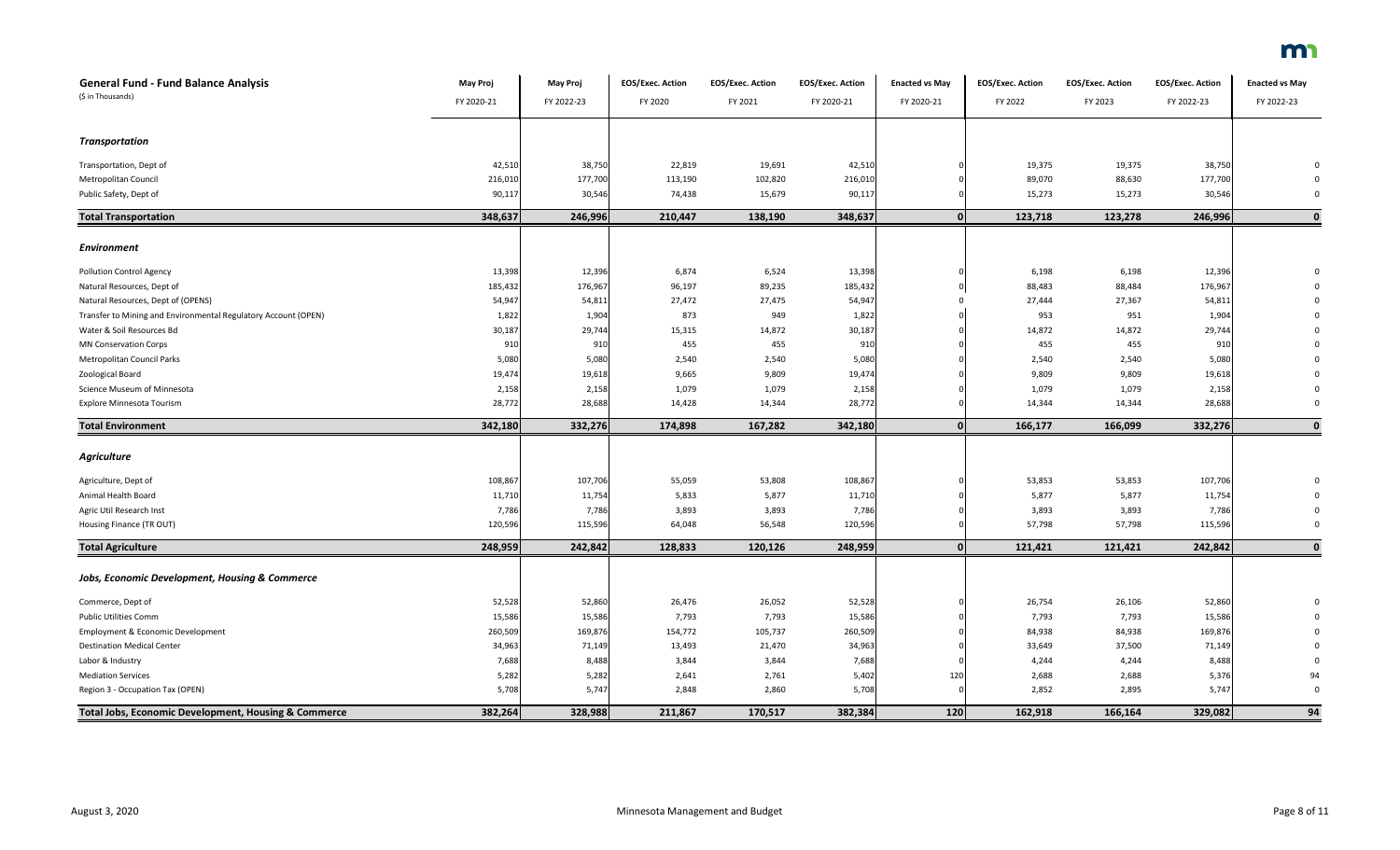| <b>General Fund - Fund Balance Analysis</b><br>(\$ in Thousands) | <b>May Proj</b><br>FY 2020-21 | <b>May Proj</b><br>FY 2022-23 | <b>EOS/Exec. Action</b><br>FY 2020 | <b>EOS/Exec. Action</b><br>FY 2021 | <b>EOS/Exec. Action</b><br>FY 2020-21 | <b>Enacted vs May</b><br>FY 2020-21 | <b>EOS/Exec. Action</b><br>FY 2022 | <b>EOS/Exec. Action</b><br>FY 2023 | <b>EOS/Exec. Action</b><br>FY 2022-23 | <b>Enacted vs May</b><br>FY 2022-23 |
|------------------------------------------------------------------|-------------------------------|-------------------------------|------------------------------------|------------------------------------|---------------------------------------|-------------------------------------|------------------------------------|------------------------------------|---------------------------------------|-------------------------------------|
|                                                                  |                               |                               |                                    |                                    |                                       |                                     |                                    |                                    |                                       |                                     |
| <b>State Government &amp; Veterans</b>                           |                               |                               |                                    |                                    |                                       |                                     |                                    |                                    |                                       |                                     |
| Legislature                                                      | 211,031                       | 190,583                       | 115,450                            | 95,581                             | 211,031                               |                                     | 95,291                             | 95,292                             | 190,583                               |                                     |
| Governor/Lt Gov Office                                           | 7,244                         | 7,244                         | 3,622                              | 3,622                              | 7,244                                 |                                     | 3,622                              | 3,622                              | 7,244                                 |                                     |
| <b>State Auditor Office</b>                                      | 20,942                        | 21,208                        | 10,338                             | 10,604                             | 20,942                                |                                     | 10,604                             | 10,604                             | 21,208                                |                                     |
| <b>Attorney General Office</b>                                   | 46,341                        | 47,026                        | 22,828                             | 23,513                             | 46,341                                |                                     | 23,513                             | 23,513                             | 47,026                                |                                     |
| Secretary of State                                               | 28,567                        | 14,584                        | 22,753                             | 8,678                              | 31,431                                | 2,864                               | 7,292                              | 7,292                              | 14,584                                |                                     |
| Campaign Finance                                                 | 4,683                         | 4,605                         | 1,208                              | 3,475                              | 4,683                                 |                                     | 1,208                              | 3,397                              | 4,605                                 |                                     |
| <b>Investment Board</b>                                          | 278                           | 278                           | 139                                | 139                                | 278                                   |                                     | 139                                | 139                                | 278                                   |                                     |
| <b>MN-IT Services</b>                                            | 15,359                        | 15,358                        | 7,680                              | 7,679                              | 15,359                                |                                     | 7,679                              | 7,679                              | 15,358                                |                                     |
| Administrative Hearings Office                                   | 800                           | 800                           | 400                                | 400                                | 800                                   |                                     | 400                                | 400                                | 800                                   |                                     |
| Administration, Dept of                                          | 51,080                        | 51,110                        | 26,085                             | 24,995                             | 51,080                                |                                     | 25,424                             | 25,686                             | 51,110                                |                                     |
| Administration Dept, WCRA (OPEN)                                 | 1,352                         | 1,446                         | 650                                | 702                                | 1,352                                 |                                     | 716                                | 730                                | 1,446                                 |                                     |
| Capitol Area Arch Planning Bd                                    | 702                           | 702                           | 351                                | 351                                | 702                                   |                                     | 351                                | 351                                | 702                                   |                                     |
| Minnesota Management & Budget                                    | 54,965                        | 54,442                        | 27,744                             | 27,221                             | 54,965                                |                                     | 27,221                             | 27,221                             | 54,442                                |                                     |
| Revenue, Dept of                                                 | 329,715                       | 332,662                       | 163,384                            | 166,331                            | 329,715                               |                                     | 166,331                            | 166,331                            | 332,662                               |                                     |
| Revenue, Dept of (OPENS)                                         | 2,050                         | 2,050                         | 1,025                              | 1,025                              | 2,050                                 |                                     | 1,025                              | 1,025                              | 2,050                                 |                                     |
| <b>Amateur Sports Commission</b>                                 | 647                           | 612                           | 341                                | 306                                | 647                                   |                                     | 306                                | 306                                | 612                                   |                                     |
| Council for Minnesotans of African Heritage                      | 1,063                         | 1,064                         | 531                                | 532                                | 1,063                                 |                                     | 532                                | 532                                | 1,064                                 |                                     |
| Minnesota Council on Latino Affairs                              | 1,044                         | 1,050                         | 519                                | 525                                | 1,044                                 |                                     | 525                                | 525                                | 1,050                                 |                                     |
| <b>Council on Asian-Pacific Minnesotans</b>                      | 1,025                         | 1,030                         | 510                                | 515                                | 1,025                                 |                                     | 515                                | 515                                | 1,030                                 |                                     |
| <b>Indian Affairs Council</b>                                    | 1,699                         | 1,692                         | 853                                | 846                                | 1,699                                 |                                     | 846                                | 846                                | 1,692                                 |                                     |
| <b>Historical Society</b>                                        | 46,486                        | 47,036                        | 22,968                             | 23,518                             | 46,486                                |                                     | 23,518                             | 23,518                             | 47,036                                |                                     |
| State Arts Board                                                 | 15,782                        | 15,082                        | 8,241                              | 7,541                              | 15,782                                |                                     | 7,541                              | 7,541                              | 15,082                                |                                     |
| <b>MN Humanities Commission</b>                                  | 1,400                         | 750                           | 700                                | 700                                | 1,400                                 |                                     | 375                                | 375                                | 750                                   |                                     |
| Veterans Affairs, Dept of                                        | 158,055                       | 151,828                       | 82,141                             | 75,914                             | 158,055                               |                                     | 75,914                             | 75,914                             | 151,828                               |                                     |
| Veterans Affairs, Dept of (OPEN)                                 | 6,200                         | 6,200                         | 3,100                              | 3,100                              | 6,200                                 |                                     | 3,100                              | 3,100                              | 6,200                                 |                                     |
| Military Affairs, Dept of                                        | 49,389                        | 48,394                        | 25,192                             | 24,197                             | 49,389                                |                                     | 24,197                             | 24,197                             | 48,394                                |                                     |
| Military Affairs, Dept of (OPEN)                                 | 394                           | 394                           | 197                                | 197                                | 394                                   |                                     | 197                                | 197                                | 394                                   |                                     |
| Accountancy, Bd of                                               | 1,369                         | 1,350                         | 694                                | 675                                | 1,369                                 |                                     | 675                                | 675                                | 1,350                                 |                                     |
| Architectural/Eng, Bd of                                         | 1,706                         | 1,702                         | 855                                | 851                                | 1,706                                 |                                     | 851                                | 851                                | 1,702                                 |                                     |
| <b>Board of Cosmetologist Examiners</b>                          | 5,839                         | 5,870                         | 2,904                              | 2,923                              | 5,827                                 | $-12$                               | 2,923                              | 2,923                              | 5,846                                 | $-24$                               |
| <b>Board of Barber Examiners</b>                                 | 686                           | 686                           | 343                                | 343                                | 686                                   |                                     | 343                                | 343                                | 686                                   | 0                                   |
| <b>Contingent Accounts</b>                                       | 500                           | 500                           | 500                                | $\mathbf 0$                        | 500                                   |                                     | 500                                | 0                                  | 500                                   |                                     |
| <b>Tort Claims</b>                                               | 322                           | 322                           | 161                                | 161                                | 322                                   |                                     | 161                                | 161                                | 322                                   | 0                                   |

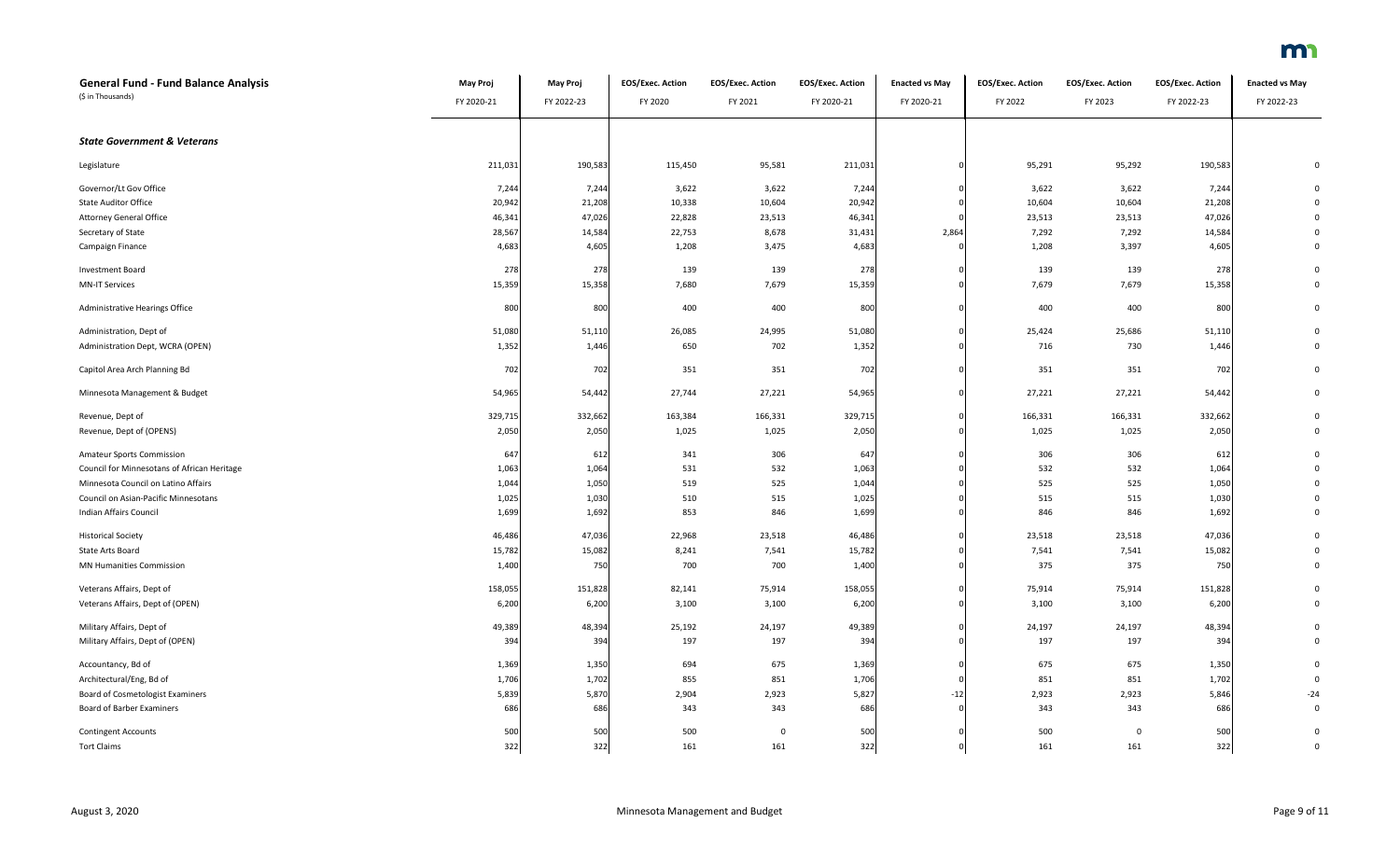| <b>General Fund - Fund Balance Analysis</b><br>(\$ in Thousands) | <b>May Proj</b> | <b>May Proj</b><br>FY 2022-23 | <b>EOS/Exec. Action</b><br>FY 2020 | <b>EOS/Exec. Action</b> | <b>EOS/Exec. Action</b> | <b>Enacted vs May</b> | <b>EOS/Exec. Action</b> | <b>EOS/Exec. Action</b> | <b>EOS/Exec. Action</b> | <b>Enacted vs May</b><br>FY 2022-23 |
|------------------------------------------------------------------|-----------------|-------------------------------|------------------------------------|-------------------------|-------------------------|-----------------------|-------------------------|-------------------------|-------------------------|-------------------------------------|
|                                                                  | FY 2020-21      |                               |                                    | FY 2021                 | FY 2020-21              | FY 2020-21            | FY 2022                 | FY 2023                 | FY 2022-23              |                                     |
| Consolidated Leg & Const Officers Retire (OPEN)                  | 18,241          | 18,310                        | 9,111                              | 9,130                   | 18,241                  |                       | 9,148                   | 9,162                   | 18,310                  |                                     |
| Judges Plan Direct Appropriation                                 | 12,000          | 12,000                        | 6,000                              | 6,000                   | 12,000                  |                       | 6,000                   | 6,000                   | 12,000                  |                                     |
| 18, CH 211 - Pension, PERA Police and Fire                       | 13,500          | 18,000                        | 4,500                              | 9,000                   | 13,500                  |                       | 9,000                   | 9,000                   | 18,000                  |                                     |
| PERA/Mpls Employee Retirement Aid (OPEN)                         | 32,000          | 32,000                        | 16,000                             | 16,000                  | 32,000                  |                       | 16,000                  | 16,000                  | 32,000                  |                                     |
| 1993 TRA/Mpls Teacher Retire Aid (OPEN)                          | 5,000           | 5,000                         | 2,500                              | 2,500                   | 5,000                   |                       | 2,500                   | 2,500                   | 5,000                   |                                     |
| 1997 TRA/Mpls Teacher Retire Aid (OPEN)                          | 54,662          | 54,662                        | 27,331                             | 27,331                  | 54,662                  |                       | 27,331                  | 27,331                  | 54,662                  |                                     |
| St Paul Teacher Retirement Aid 1997 (OPEN)                       | 29,654          | 29,654                        | 14,827                             | 14,827                  | 29,654                  |                       | 14,827                  | 14,827                  | 29,654                  |                                     |
| <b>Subtotal State Government &amp; Veterans</b>                  | 1,233,772       | 1,199,286                     | 634,676                            | 601,948                 | 1,236,624               | 2,852                 | 598,641                 | 600,621                 | 1,199,262               | $-24$                               |
| MMB Non-Operating (OPEN)                                         | 11,823          | 12,905                        | 5,782                              | 6,041                   | 11,823                  |                       | 6,311                   | 6,594                   | 12,905                  | 0                                   |
| <b>Indirect Cost Receipts Offset</b>                             | $-39,954$       | $-39,954$                     | $-19,977$                          | $-19,977$               | $-39,954$               |                       | $-19,977$               | $-19,977$               | $-39,954$               |                                     |
| One time Transfer to HCAF (TR OUT)                               | 7,200           |                               | 7,200                              | 0                       | 7,200                   |                       |                         |                         |                         |                                     |
| 20, CH 71, Transfer to COVID-19 Minnesota Fund                   | 200,000         |                               | 200,000                            | 0                       | 200,000                 |                       |                         |                         |                         |                                     |
| <b>Total State Government &amp; Veterans</b>                     | 1,412,841       | 1,172,237                     | 827,681                            | 588,012                 | 1,415,693               | 2,852                 | 584,975                 | 587,238                 | 1,172,213               | $-24$                               |
|                                                                  |                 |                               |                                    |                         |                         |                       |                         |                         |                         |                                     |
| <b>Debt Service</b>                                              |                 |                               |                                    |                         |                         |                       |                         |                         |                         |                                     |
| Debt Service                                                     | 1,130,051       | 1,204,966                     | 540,081                            | 589,970                 | 1,130,051               |                       | 610,195                 | 594,771                 | 1,204,966               | 0                                   |
| <b>Total Debt Service</b>                                        | 1,130,051       | 1,204,966                     | 540,081                            | 589,970                 | 1,130,051               |                       | 610,195                 | 594,771                 | 1,204,966               |                                     |
| <b>Capital Projects</b>                                          |                 |                               |                                    |                         |                         |                       |                         |                         |                         |                                     |
| 08, CH 179 - Housing Finance Agency                              | 4,800           | 4,800                         | 2,400                              | 2,400                   | 4,800                   |                       | 2,400                   | 2,400                   | 4,800                   |                                     |
| 14, CH 295 - Additional MHFA Debt Service                        | 12,797          | 12,794                        | 6,399                              | 6,398                   | 12,797                  |                       | 6,398                   | 6,396                   | 12,794                  |                                     |
| 08, CH 179 - UofM Biomed Research Facility                       | 27,847          | 27,849                        | 13,921                             | 13,926                  | 27,847                  |                       | 13,926                  | 13,923                  | 27,849                  |                                     |
| 06, SF2460 - UofM Stadium                                        | 20,500          | 20,500                        | 10,250                             | 10,250                  | 20,500                  |                       | 10,250                  | 10,250                  | 20,500                  |                                     |
| 12, CH 293 - Housing Finance Agency (TR OUT)                     | 4,080           | 4,077                         | 2,039                              | 2,041                   | 4,080                   |                       | 2,040                   | 2,037                   | 4,077                   |                                     |
| <b>State Appropriation Refunding Bonds</b>                       | 109,641         | 108,484                       | 54,934                             | 54,707                  | 109,641                 |                       | 54,645                  | 53,839                  | 108,484                 |                                     |
| 12, CH 299 - Grants to City of St Paul, Pmts to MSFA for MPLS    | 13,953          | 23,271                        | 2,700                              | 11,253                  | 13,953                  |                       | 11,491                  | 11,780                  | 23,271                  |                                     |
| 12, CH 299 - Vikings Stadium Debt Service                        | 60,313          | 60,309                        | 30,156                             | 30,157                  | 60,313                  |                       | 30,154                  | 30,155                  | 60,309                  |                                     |
| 12, CH 299 - MPLS Sales Tax to MSFA                              | 4,543           | 5,503                         | 2,120                              | 2,423                   | 4,543                   |                       | 2,609                   | 2,894                   | 5,503                   |                                     |
| 15, SS1, CH 5 - Housing Finance Agency (TR OUT)                  | 1,596           | 1,593                         | 796                                | 800                     | 1,596                   |                       | 796                     | 797                     | 1,593                   |                                     |
| 15, SS1, CH 5 - Lewis and Clark Water Project                    | 2,504           | 2,500                         | 1,254                              | 1,250                   | 2,504                   |                       | 1,247                   | 1,253                   | 2,500                   |                                     |
| 17, SS1, CH 8 - Lewis & Clark Water Project Phase 3 Debt Service | 530             | 530                           | 265                                | 265                     | 530                     |                       | 265                     | 265                     | 530                     |                                     |
| 17, SS1, CH 8 - Housing Finance Agency (TR OUT)                  | 5,600           | 5,600                         | 2,800                              | 2,800                   | 5,600                   |                       | 2,800                   | 2,800                   | 5,600                   |                                     |
| 18, CH 214 - Housing Finance Agency (TR OUT)                     | 3,200           | 12,800                        |                                    | 3,200                   | 3,200                   |                       | 6,400                   | 6,400                   | 12,800                  |                                     |
| 19, SS1, CH 13 - New MHFA HIB Approp Bond <sup>1</sup>           |                 | 2,400                         |                                    | 0                       |                         |                       | 0                       | 2,400                   | 2,400                   |                                     |
| 19, SS1, CH 6 - Duluth Regional Exchange District - Debt Service |                 | 11,100                        | $\Omega$                           | 0                       |                         |                       | 3,000                   | 8,100                   | 11,100                  |                                     |
| <b>Total Capital Projects</b>                                    | 271,904         | 304,110                       | 130,034                            | 141,870                 | 271,904                 |                       | 148,421                 | 155,689                 | 304,110                 | $\mathbf{0}$                        |